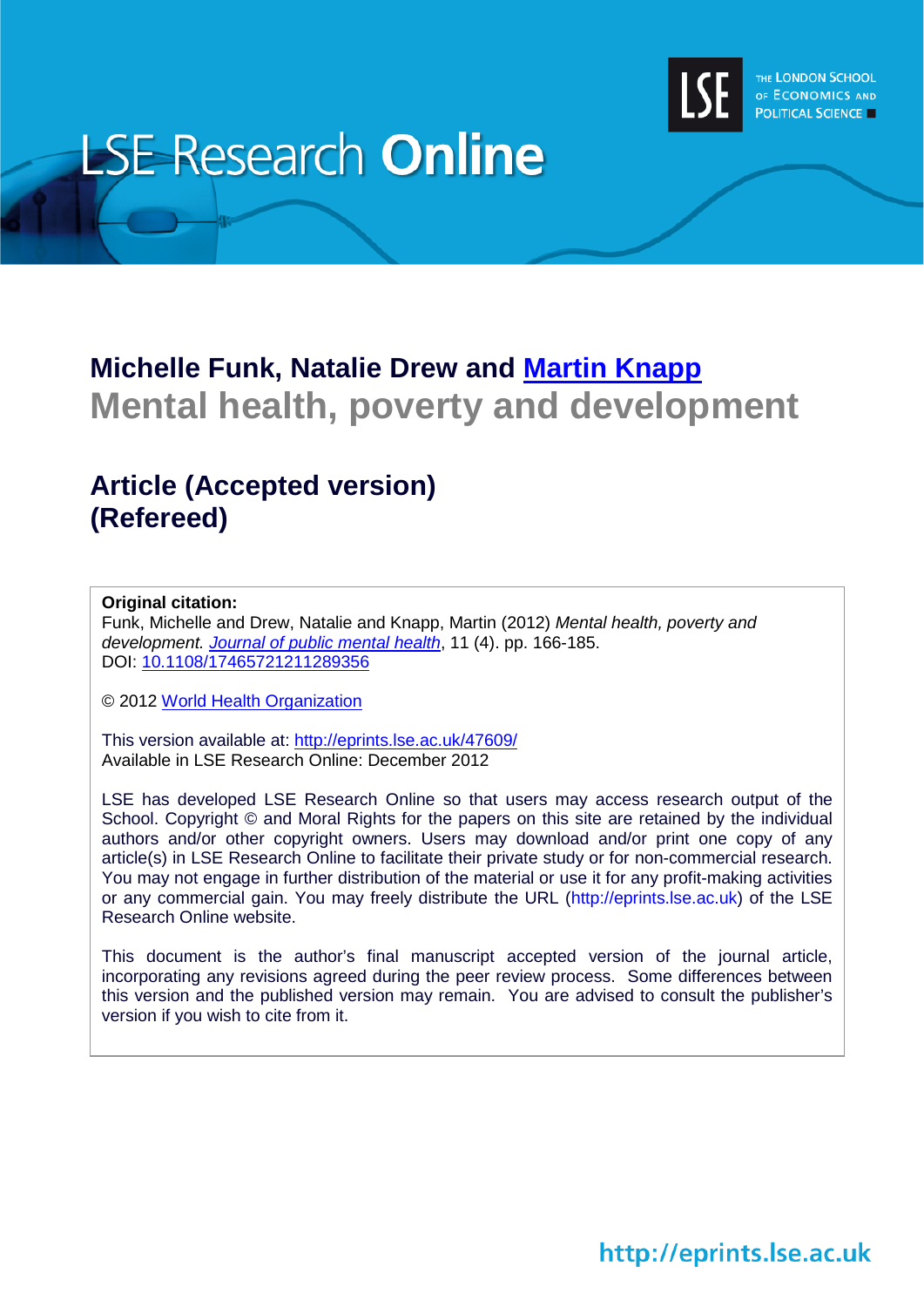#### Mental health, poverty and development

#### **Introduction**

Four out of every ten people suffering from mental disorders such as schizophrenia, depression, intellectual disability, alcohol use disorders, epilepsy, and those committing suicide are living in lowand middle-income countries (LMICs)[\(de Boer et al., 2008,](#page-17-0) [World Health Organization, 2009a\)](#page-24-0). [i](#page-1-0)

Moreover, the poor are disproportionately affected by mental disorders. People with the lowest socio-economic status (SES) have eight times greater relative risk for schizophrenia than those with the highest SES [\(Holzer et al., 1986\)](#page-19-0). People with mental disorders are four times more likely to be unemployed or partly employed [\(Robins,](#page-22-0) 1991), one-third more likely not to have graduated from high school and three times more likely to be divorced [\(Cohen, 1993\)](#page-17-1). A recent systematic review of epidemiological research in LMICs found a very strong relationship between many indicators of poverty and common mental disorders [\(Lund et al., 2011\)](#page-20-0). Rates for common mental disorders are about twice as frequent among the poor compared to the rich in Brazil, Chile, India and Zimbabwe [\(Patel et al., 1999\)](#page-21-0). Studies, including those in low-income countries, show that people who lose their livelihood are more likely to develop mental health problems or commit suicide [\(Khan et al., 2008,](#page-19-1) [van der Hoek and Konradsen, 2005\)](#page-23-0). In Brazil, children living in abject poverty are more than five times more likely to have psychiatric disorders than middle class children [\(Fleitlich and Goodman,](#page-18-0)  [2001\)](#page-18-0). In Australia, the United Kingdom and the United States, four in ten people with a severe mental disorder live in households with incomes below the low-income threshold; the proportion is almost as high in other countries [\(OECD, 2012\)](#page-21-1).

This evidence of strong links between poverty and mental disorder provides weight to the argument that mental disorders should be an important concern for development strategies implemented by government, NGOs, Bilateral agencies, global partnerships, private foundations, multi-lateral agencies and other stakeholders. This paper, which builds on the findings of WHO's Report on Mental Health and Development [\(World Health Organization, 2010\)](#page-24-1), discusses how mental disorders are detrimental to development in LMICs, and to the poor within these countries. After highlighting the health, social, economic, and human rights effects of untreated mental disorders in LMICs, the paper outlines effective and cost-effective strategies to address mental disorders and their impacts as part of an overall development strategy.

#### **Health impact**

#### **Health burden**

Mental and substance abuse disorders are important causes of disease burden, accounting for 8.8% and 16.6% of the total burden of disease in low-income and lower middle-income countries, respectively [\(World Health Organization, 2009a\)](#page-24-0). Unipolar depressive disorder is the third leading cause of disease burden accounting for 4.3% of the global burden of disease. Significantly, in low-

<span id="page-1-1"></span><span id="page-1-0"></span>i <sup>i</sup> World wide of the 50 million people suffering from **epilepsy**; 80% live in low and middle income countries; of the 66 million people suffering from <u>depression</u>; 85% live in low and middle income countries; of the 24 million people with an alcohol related problem 82% live in low and middle income countries; of the 1 million people commit suicide each year (rates for attempted suicide are 10 to 20 times higher) 84% of these suicides are committed in low and middle income countries.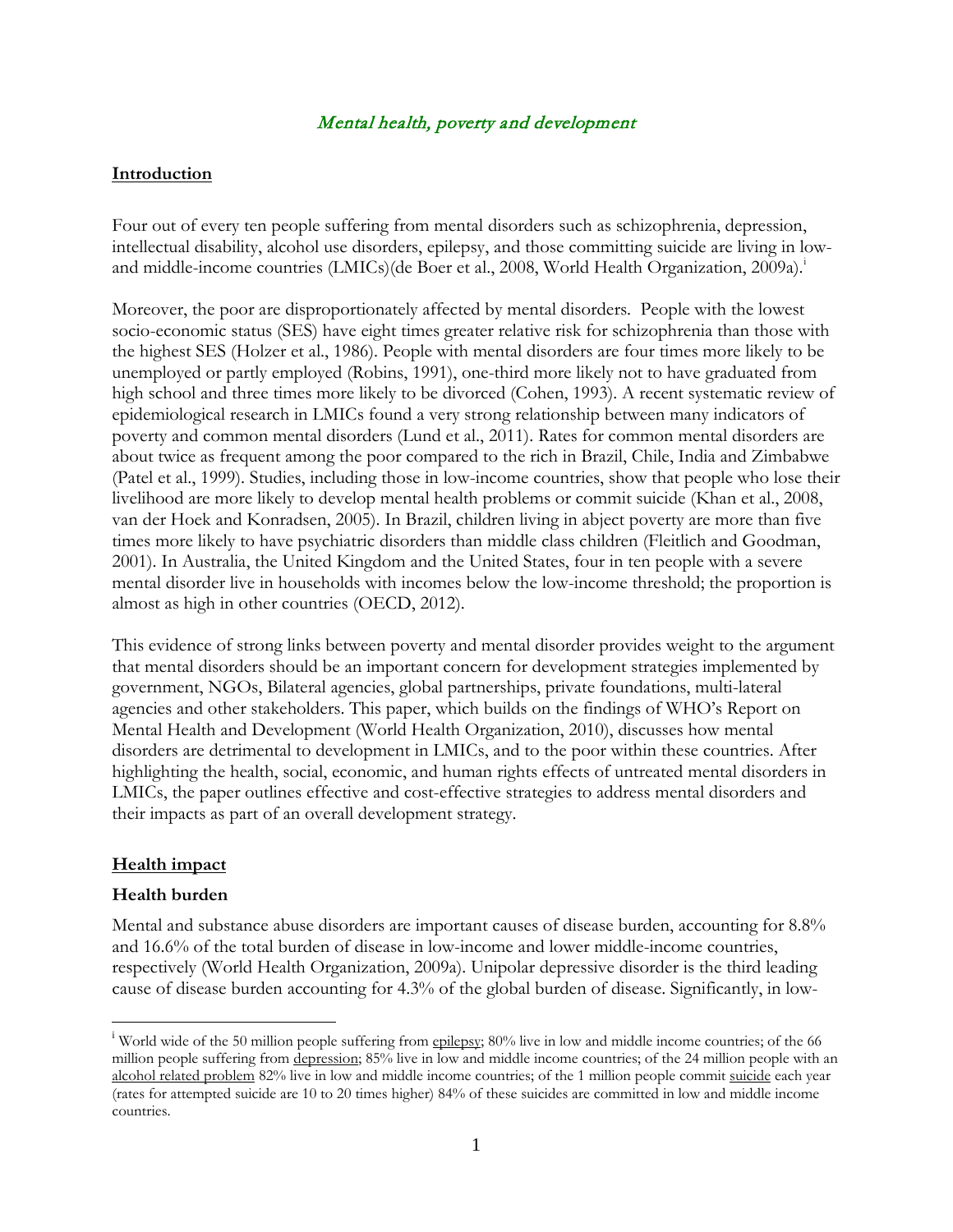income countries unipolar depressive disorder represents almost as large a problem as malaria (3.2% versus 4.0% of total disease burden); but funds being invested to combat depression are tiny compared to those allotted to fight malaria [\(World Health Organization, 2008a\)](#page-23-1). In middle-income countries unipolar depressive disorders are the biggest contributor to disease burden, accounting for twice the burden of HIV/AIDS, yet funds are not being directed to address this priority.

Looking only at the disability component of the burden of disease calculation, mental disorders account for 25.3% and 33.5% of all years lived with a disability in low- and middle-income countries, respectively. Unipolar depressive disorders, schizophrenia, bipolar disorder and alcohol use disorders are among the top ten causes of disability due to health-related conditions in all countries, as well as in LMICs, where they represent a total of 19.1 % of all disability related to health conditions [\(World Health Organization, 2008c,](#page-23-1) [World Health Organization, 2009b\)](#page-24-0). This is significant because disability reduces individual ability to contribute to family and community life, thereby negatively affecting economic as well as social development.

#### **Morbidity and mortality rates**

People with mental disorders, such as schizophrenia, bipolar disorder and depression are far more likely than the general population to die as a consequence of their untreated mental or physical health problems [\(Prince et al., 2007,](#page-22-1) [World Health Organization, 2008b,](#page-24-2) [McGrath et al., 2008,](#page-20-1) [Roshanaei-Moghaddam and Katon, 2009\)](#page-22-2). For example, people with schizophrenia and major depression have an *overall* increased risk of mortality 1.6 and 1.4 times, respectively, greater than for the general population [\(Harris and Barraclough, 1998\)](#page-18-1), and people with schizophrenia have two- to three-fold higher mortality rates compared with the general population (corresponding to 10-25-year reductions in life expectancy), with natural causes accounting for most of this reduction in life expectancy [\(Laursen et al., 2012\)](#page-19-2).

Increased risks of mortality are not unique to high-income countries. For example, mental illness combined with HIV/AIDS leads to increased mortality in LMICs, and people who are HIV-positive are at a higher risk of suicide [\(Olley, 2006,](#page-21-2) [Chandra et al., 1998,](#page-16-0) [Meel, 2005\)](#page-20-2). A Tanzanian study found that 57% of women living with HIV experienced depression at least once during a 6 year period and that depression was associated with disease progression and mortality [\(Antelman, 2007\)](#page-15-0). These findings are significant given the high level of comorbidity between mental disorders and HIV/AIDS: between 11% and 63% of HIV-positive patients in LMICs also suffer from depression [\(Collins et al., 2006,](#page-17-2) [Petrushkin et al., 2005\)](#page-22-3).

Co-morbid mental and physical disorders are linked to higher mortality and morbidity [\(Tiihonen et](#page-23-2)  [al., 2009,](#page-23-2) [Miller et al., 2006,](#page-20-3) [OECD, 2012\)](#page-21-1), suggesting a need to integrate delivery of currently segmented mental and physical health services [\(OECD, 2012\)](#page-21-1). Mental disorders worsen outcome for chronic diseases such as cancer, cardiovascular diseases, diabetes and HIV/AIDS, particularly through their impact on unhealthy and risky behaviour, non-adherence to prescribed medical regimens, and diminished immune functioning [\(World Health Organization, 2008b,](#page-24-2) [Prince et al.,](#page-22-1)  [2007,](#page-22-1) [Freeman and Thom, 2006,](#page-18-2) [Meade, 2006\)](#page-20-4).

In addition, 30-40% of people with a mental disorder suffer from at least two mental disorders [\(OECD, 2012,](#page-21-1) [Wittchen and Jacobi, 2005\)](#page-23-3), and are more likely to experience increases in problem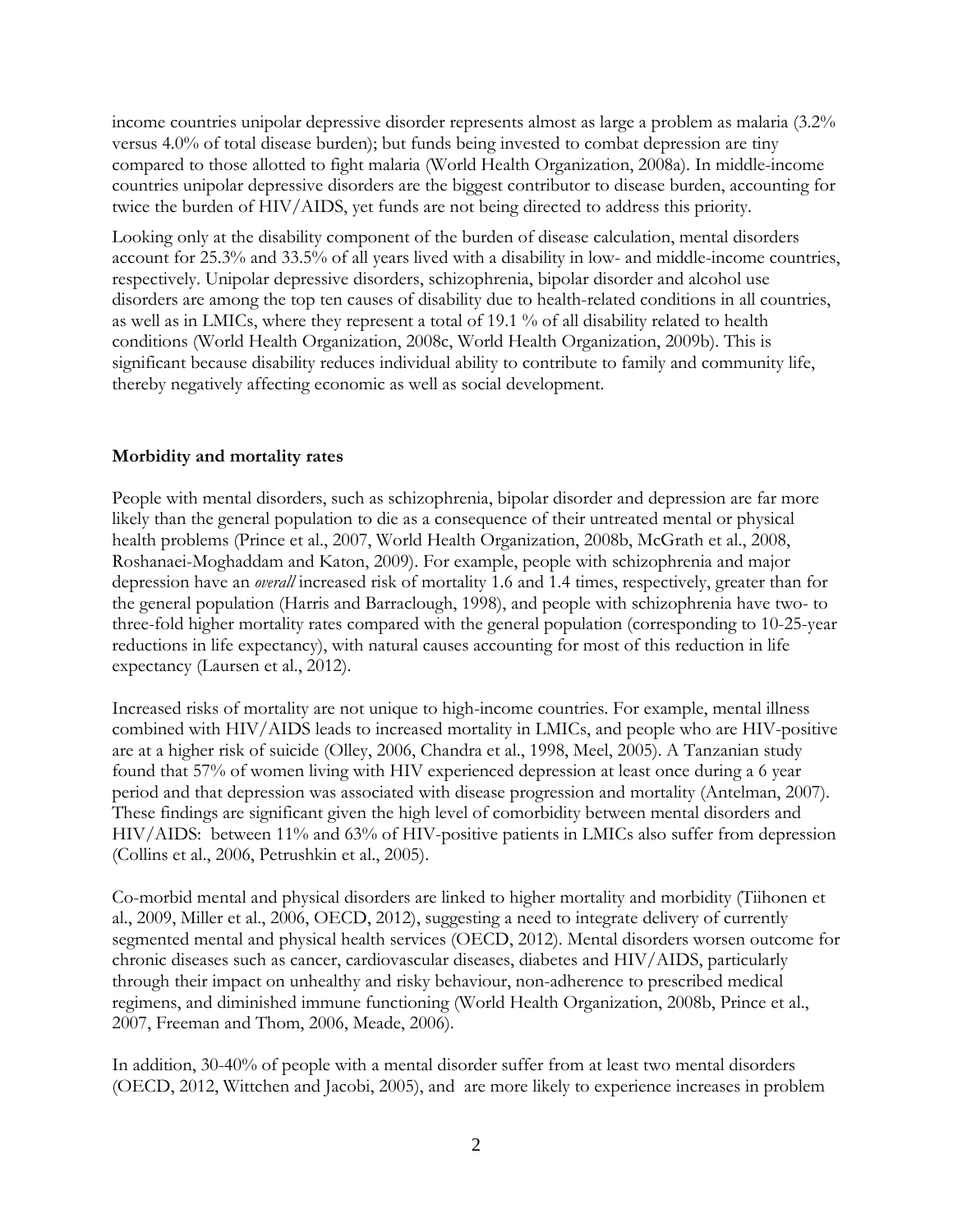severity and more substantial functional impairments [\(OECD, 2012,](#page-21-1) [Kessler et al., 2005a,](#page-19-3) [Andrews](#page-15-1)  [et al., 2001,](#page-15-1) [Alonso and Lepine, 2007\)](#page-15-2).

#### **Poor access to quality health services**

One of the most important reasons for higher morbidity and mortality rates among people with mental disorders is the inequitable care and treatment that these individuals receive for both mental and physical illnesses. Between 75% and 85% of people with severe mental disorders are unable to access the treatment they need for their mental health problem in LMICs, compared with 35% and 50% of people in high-income countries [\(Demyttenaere, 2004\)](#page-17-3). This may still underestimate the extent of the treatment gap [\(OECD, 2012\)](#page-21-1). In addition to poor or no access to care, many people can only access inadequate care. A major international study found around 50% of the sample population seek treatment for depression but only 42% of those treated received adequate treatment [\(Kessler et al., 2005b\)](#page-19-4). And a 50-country WHO study demonstrated that 69% of people with schizophrenic disorders are not receiving treatment. The treatment gap for schizophrenic disorders was larger in lower-income countries (89%) than in lower-middle-income (69%) and upper-middleincome countries (63%) [\(Lora et al., 2012\)](#page-20-5).

Treatment rates for physical health problems are much higher than for mental disorders, and in LMICs there was a marked discrepancy (92% and 47%, respectively), wider than in high-income countries (76% and 35%) [\(Ormel et al., 2008\)](#page-21-3). Large treatment gaps for people with mental disabilities are not surprising given that almost one-third of countries worldwide have no dedicated budget for mental health and one fifth of those that have, spend less than 1 per cent of their total health budget on it [\(World Health Organization, 2005a\)](#page-23-4). Not only are services scarce, but many governments in LMICs require individuals to pay for their mental health treatment, while treatment for physical health problems is freely provided. This clearly disadvantages poorer people with mental health conditions [\(World Health Organization, 2005a\)](#page-23-4).

General health services are a major part of the problem in that they often do not identify and treat physical diseases when users have a mental illness, while specialist mental health services almost entirely ignore patients' physical health needs. Reports from many LMICs document lack of access of patients with mental disorders to basic health care, such as general health check-ups, dental care and vaccines, medications and treatment for cuts or bed sores [\(Ahern, 2007,](#page-15-3) [Mental Disability](#page-20-6)  [Rights International and Center for Legal and Social Studies, 2007,](#page-20-6) [Ahern, 2005,](#page-15-4) [Rosenthal, 2002\)](#page-22-4).

#### **Social impact**

Mental disorders have diverse and far-reaching social impacts, including homelessness, higher rates of imprisonment, poor educational opportunities and outcomes, lack of employment and limited income-generating opportunities.

#### **Homelessness**

Numerous studies have documented the high prevalence of mental disorders (such as schizophrenia, depression, anxiety, attempted suicide, emotional problems, and alcohol and drug abuse) in homeless persons, including street children [\(Khurana et al., 2004,](#page-19-5) [Kerfoot et al., 2007,](#page-19-6) [Techakasem](#page-22-5)  [and Kolkijkovin, 2006,](#page-22-5) [Henry et al., 2010\)](#page-18-3). Twelve-month prevalence of psychiatric morbidity among urban homeless populations in Rio de Janeiro, Brazil, for example, is almost 50% [\(Lovisi et](#page-20-7)  [al., 2003\)](#page-20-7), and lifetime prevalence of major mental illness among homeless people is three times greater than for the general population [\(Bresnahan et al., 2003,](#page-16-1) [Lovisi et al., 2003\)](#page-20-7). High prevalence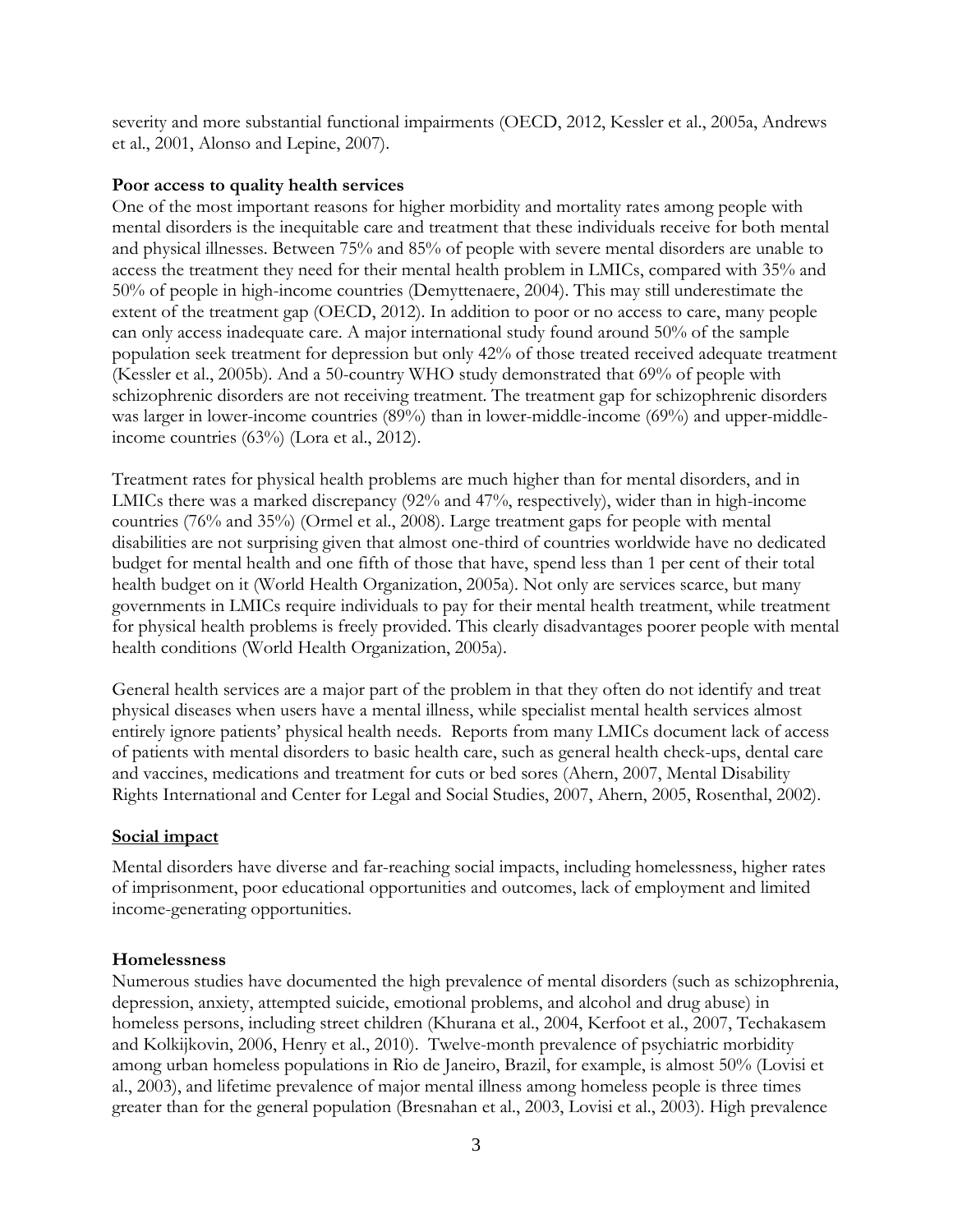is to a large extent due to increased risk of becoming homeless as a consequence of mental illness, lack of treatment and few opportunities for income-generation [\(Chamberlain C, 2007,](#page-16-2) [Bresnahan et](#page-16-1)  [al., 2003\)](#page-16-1). Homelessness has been found to be relatively common among people with schizophrenia: in rural China a ten-year study of a cohort of people with schizophrenia found that 7.8% had experienced homelessness compared to only 0.9% among the general population [\(Ran et al., 2006\)](#page-22-6); and in Nigeria a 13-year follow-up of clinically stable outpatients found that 4% were homeless or had an unstable abode [\(Gureje and Bamidele, 1999\)](#page-18-4).

However, people living on the street are also at increased risk of developing mental illness [\(de-Graft](#page-17-4)  [Aikins and Ofori-Atta, 2007\)](#page-17-4). Harsh economic and social conditions in low-income countries – such as poverty, lack of employment, and family disruptions – can lead to large-scale rural-urban migration, as in Ghana and other parts of Africa [\(de-Graft Aikins and Ofori-Atta, 2007\)](#page-17-4). In turn, this can cause transient homelessness with attendant high levels of stress, violence, lack of access to education and employment, and associated mental health risks, such as parental neglect rooted in extreme poverty [\(de-Graft Aikins and Ofori-Atta, 2007\)](#page-17-4).

#### **Prison populations**

Reports from a range of countries indicate that incarcerated individuals are much more likely to be suffering from mental illness and substance abuse disorders than people outside of prisons and jails [\(Fryers et al., 1998,](#page-18-5) [Fazel and Danesh, 2002,](#page-17-5) [Assadi et al., 2006,](#page-15-5) [Agbahowe et al., 1998,](#page-15-6) [Burgermeister, 2003,](#page-16-3) [Amnesty International, 2008,](#page-15-7) [Penal Reform International,](#page-22-7) [World Health](#page-24-3)  [Organization and ICRC, 2006\)](#page-24-3). For example, in the Russian Federation, almost one-third of the country's prisoners have mental health problems and most use drugs [\(Burgermeister, 2003\)](#page-16-3). In Nigeria, researchers found that over one-third of prisoners sampled had a mental disorder [\(Agbahowe et al., 1998\)](#page-15-6).A study of 193 prisoners in Durban South Africa demonstrated that 23.3% of prisoners were diagnosed with current psychotic, bipolar, depressive and anxiety disorders. The majority of prisoners diagnosed as having an Axis 1 disorder (major mental disorders, learning disorders and substance use disorders) in this study were neither diagnosed nor treated in prison [\(Naidoo and Mkize, 2012\)](#page-21-4).

Persons who have mental illnesses and/or abuse substances are more likely to be detained in prisons than in treatment facilities, especially in countries that lack adequate mental health services [\(Penal](#page-22-7)  [Reform International,](#page-22-7) [Amnesty International, 2008,](#page-15-7) [World Health Organization and ICRC, 2006\)](#page-24-3). Known in Nigeria as "civil lunatics", these inmates have not committed crimes, but are brought to prisons by family members who could not care for them [\(Amnesty International, 2008\)](#page-15-7). Because they do not go to court, they may remain in prison indefinitely. .

Poor conditions within prisons and lack of psychiatric treatment could cause further deterioration of mental health [\(World Health Organization Regional Office for Europe, 1999,](#page-24-4) [World Health](#page-24-5)  [Organization Regional Office for Europe, 2007,](#page-24-5) [United Nations Office on Drugs and Crime, 2009\)](#page-23-5). In Hodeida prison in Yemen, Red Cross inspectors found prisoners with mental disorders piled on top of one another, on beds made of concrete blocks, with others chained to walls [\(Gardaz, 2006\)](#page-18-6).

#### **Educational opportunities and outcomes**

Access to education is widely recognised as an essential building block for human and economic development due to its wide-ranging impacts on health, employment, poverty and social capital. While gender, socio-economic and geographical inequities in access to education receive significant attention [\(United Nations, 2007\)](#page-23-6), the exceedingly poor access to education of mentally disabled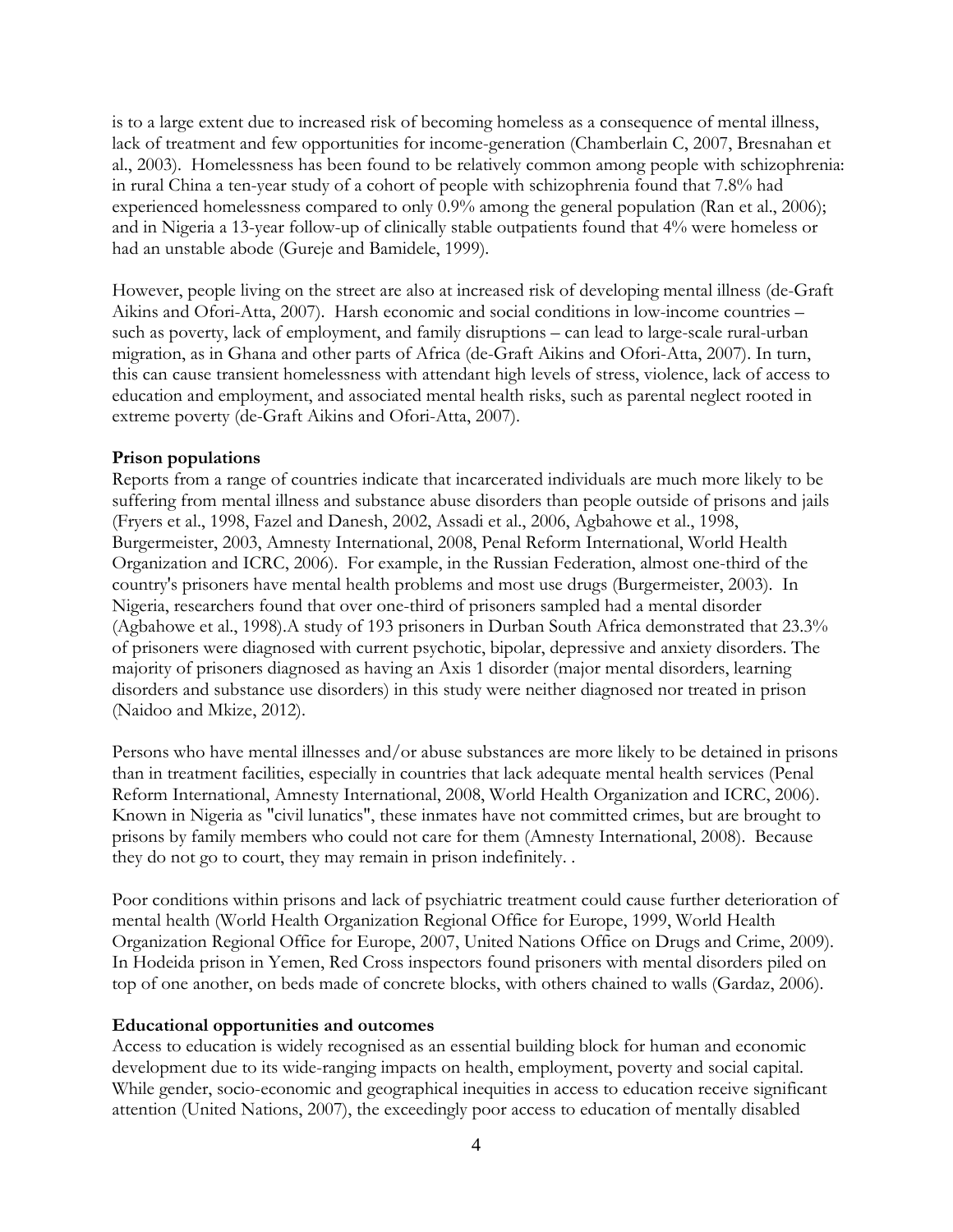children is largely overlooked. Globally, only 5% of children with physical or mental disabilities complete primary school, compared to nearly 90% of their non-disabled peers [\(Birdsall et al., 2005\)](#page-16-4). In developing countries, 98% of children with disabilities are not enrolled in school and 99% of girls with disabilities are illiterate [\(Richler, 2004\)](#page-22-8).

Education is often overtly denied to persons with mental disorders. For instance, in many LMICs, children with mental disorders or intellectual disability are institutionalized and these institutions frequently do not offer education [\(Mental Disability Rights International and Asociación pro](#page-20-8)  [Derechos Humanos, 2004,](#page-20-8) [Open Society Institute, 2005b,](#page-21-5) [Open Society Institute, 2005a,](#page-21-6) [Open](#page-21-7)  [Society Institute, 2005c\)](#page-21-7). When children and adults with mental disabilities do have educational opportunities, instead of receiving the support they need, they are often discriminated against, rejected, and ridiculed in school [\(Astbury T, 2008\)](#page-15-8).

A study in 21 EU countries found that 26% of people with severe mental disorders and 20% of people with severe and moderate disorders left full-time education before age 15, compared with 14% of individuals without mental disorders[\(OECD, 2012\)](#page-21-1). Longitudinal data for Australia and the United States suggest that approximately one quarter of individuals with a severe or moderate mental disorder at age 18 had left school and had not earned a high school diploma by age 20 [\(OECD, 2012,](#page-21-1) [Leach and Butterworth, 2012\)](#page-19-7). While many young people who drop out of school eventually do go on to get a diploma, this is not the case for those with emotional or behavioural disabilities [\(OECD, 2012\)](#page-21-1). As a consequence many people fail to complete an education.

Many studies across LMICs have also found emotional and learning disorders to be important causes of school failure [\(Patel et al., 2008\)](#page-21-8). After adjustment for potential confounders<sup>[ii](#page-1-1)</sup>, mental illness in children and adolescents is associated with higher rates of school drop-out, poor academic performance, poor concentration, low motivation, underachievement, and fewer years of completed schooling [\(Foster and Jones, 2005,](#page-18-7) [Farahati, 2003,](#page-17-6) [Currie and Stabile, 2006,](#page-17-7) [Patel et al., 2008,](#page-21-8) [Myer](#page-21-9)  [et al., 2009\)](#page-21-9). Studies in South Africa, Brazil, India, Puerto Rico and Ethiopia have found that 6% to 18% of children and adolescents have mental disorders, indicating that this is a substantial problem in developing countries [\(Patel et al., 2008\)](#page-21-8). Given the strong association between mental disorders, poverty and lack of education [\(Patel and Kleinman, 2003,](#page-21-10) [Bor and Dakin, 2006\)](#page-16-5) and the high prevalence of mental illness, untreated mental disorders in children will have significant, long-term negative effects on social and economic development. Failure to recognize and treat mental disorders during childhood will detrimentally affect educational outcomes in children and employment outcomes for up to 20% of the adult population [\(Knapp et al., 2011\)](#page-19-8).

#### **Income generation and employment opportunities**

Mental illness is associated with high rates of unemployment, leading individuals into economic poverty and depriving them of social networks and status within a community [\(Harnois and Gabriel,](#page-18-8)  [2000\)](#page-18-8). In OECD countries people with severe mental disorders are 6-7 times more likely, and people with common disorders 2-3 times more likely, to be unemployed. than people without such conditions [\(OECD, 2012\)](#page-21-1).

ii Including age, household income, parental employment, maternal education, race, gender and previous academic performance.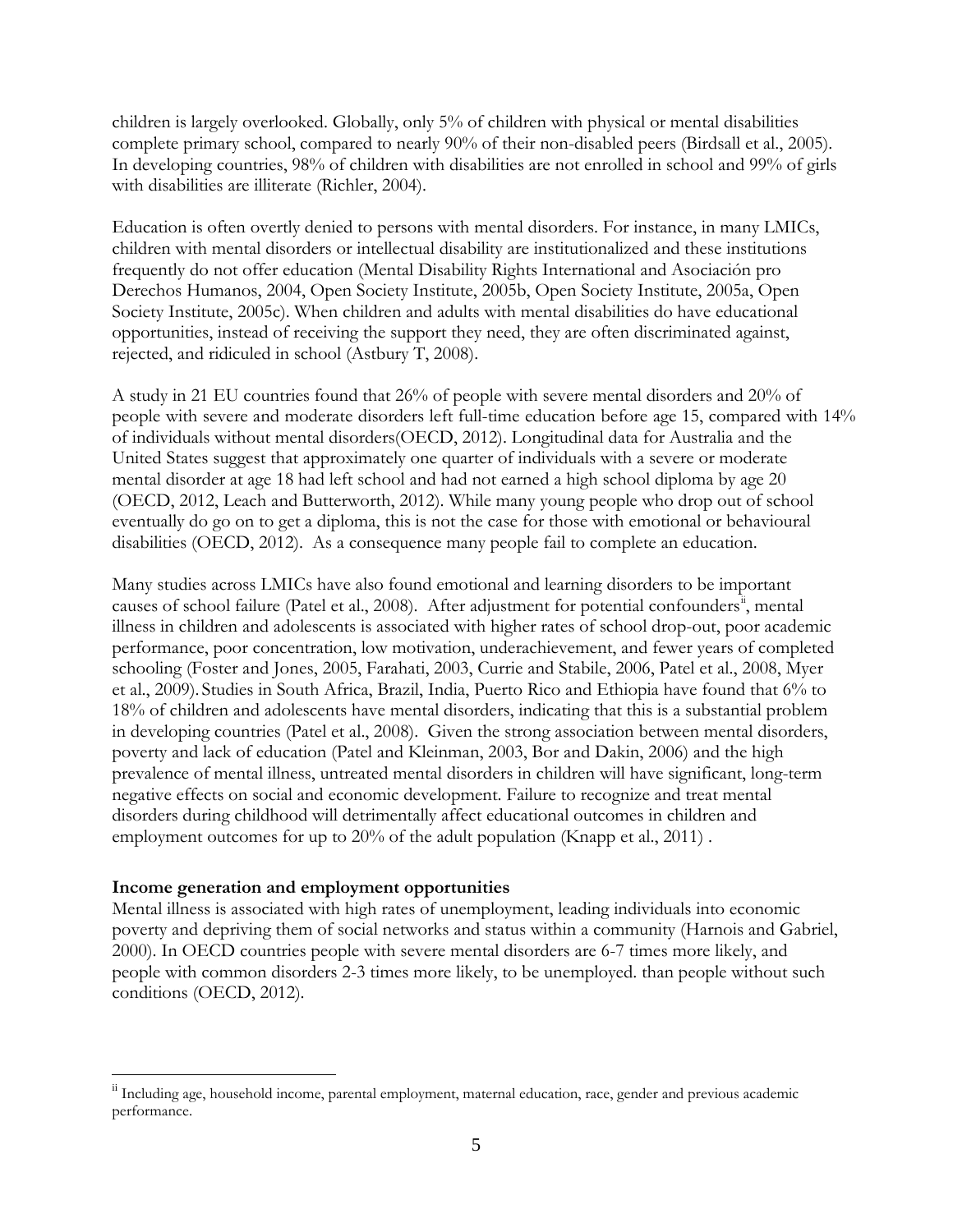Rates of experienced discrimination among people with schizophrenia seeking employment are "high and consistent across countries" of varying income levels [\(Thornicroft et al., 2009\)](#page-23-7). In a crosssectional survey in 27 countries of 732 people with diagnosed schizophrenia, 70% of whom were unemployed, almost half reported experiencing discrimination in finding or keeping work [\(Thornicroft et al., 2009\)](#page-23-7).

A number of studies have indicated the reluctance of employers to hire people with mental illness [\(Stuart, 2006,](#page-22-9) [McDaid et al., 2005,](#page-20-9) [Biggs et al., 2010,](#page-16-6) [McDaid, 2008\)](#page-20-10). For example, a study in Uganda revealed that an important reason for why people with mental illness are denied access to credit services was that they are believed to have impaired functioning, unable to meaningfully engage in productive work and hence incapable of paying back loans. This discriminatory practice denied people the opportunity to escape poverty through income-generating activities [\(Ssebunnya et al.,](#page-22-10)  [2009\)](#page-22-10).

Although individuals with mental disabilities may not be able to work during periods of untreated illness, thus limiting their earnings, for many people, acute episodes are interspaced with good health, and the overwhelming majority of people with mental disorders can manage their illnesses with treatment and support. For instance, someone with schizophrenia, like a cancer patient, can spend most of his or her life healthy, with the illness in remission. However, for someone recovering from mental illnesses, discrimination severely limits income-generating opportunities.

When people with mental disorders are able to access employment opportunities, they often earn less than the rest of the population. WHO's World Mental Health Survey shows that respondents with serious mental illness earned on average a third less than median earnings, with no significant between-country differences. These losses are equivalent to 0.3–0.8% of total national earnings.

#### **Human rights impact**

The stigma, myths and misconceptions surrounding mental illness are the root cause of much of the discrimination and human rights violations experienced by people with mental disabilities on a daily basis [\(Baldwin and Marcus, 2011\)](#page-15-9).

Lack of knowledge about mental illness, its causes, symptoms and recovery-oriented treatment options results in common but erroneous beliefs that it is caused by individuals themselves or by supernatural forces, possession by evil spirits or punishment by God [\(Lauber and Rossler, 2007,](#page-19-9) [al-](#page-15-10)[Krenawi, 1999,](#page-15-10) [Alem, 2000,](#page-15-11) [Kabir et al., 2004,](#page-19-10) [Adebowale, 1999,](#page-15-12) [Burnard et al., 2006,](#page-16-7) [van de Put,](#page-23-8)  [2002,](#page-23-8) [Qureshi et al., 1998\)](#page-22-11). In many instances these negative feelings result in violence. A systematic review and meta-analysis of observational studies concluded that one in four people with mental disorders have experienced violence in the past year [\(Hughes et al., 2012\)](#page-19-11).

Misconceptions around mental illness also often lead to the assumption that these conditions are untreatable, and people with them are not valued as members of their communities, nor are resources allocated to provide services or support. Abandonment against their will for long periods in poorly resourced, unhygienic, abusive institutions or prisons is a common consequence [\(Kakuma,](#page-19-12)  [2010,](#page-19-12) [Penal Reform International,](#page-22-7) [Amnesty International, 2008,](#page-15-7) [World Health Organization and](#page-24-3)  [ICRC, 2006\)](#page-24-3). Informed consent to treatment is often systematically ignored, or treatment is simply not available. Basic rights to confidentiality, information (including clinical records), privacy and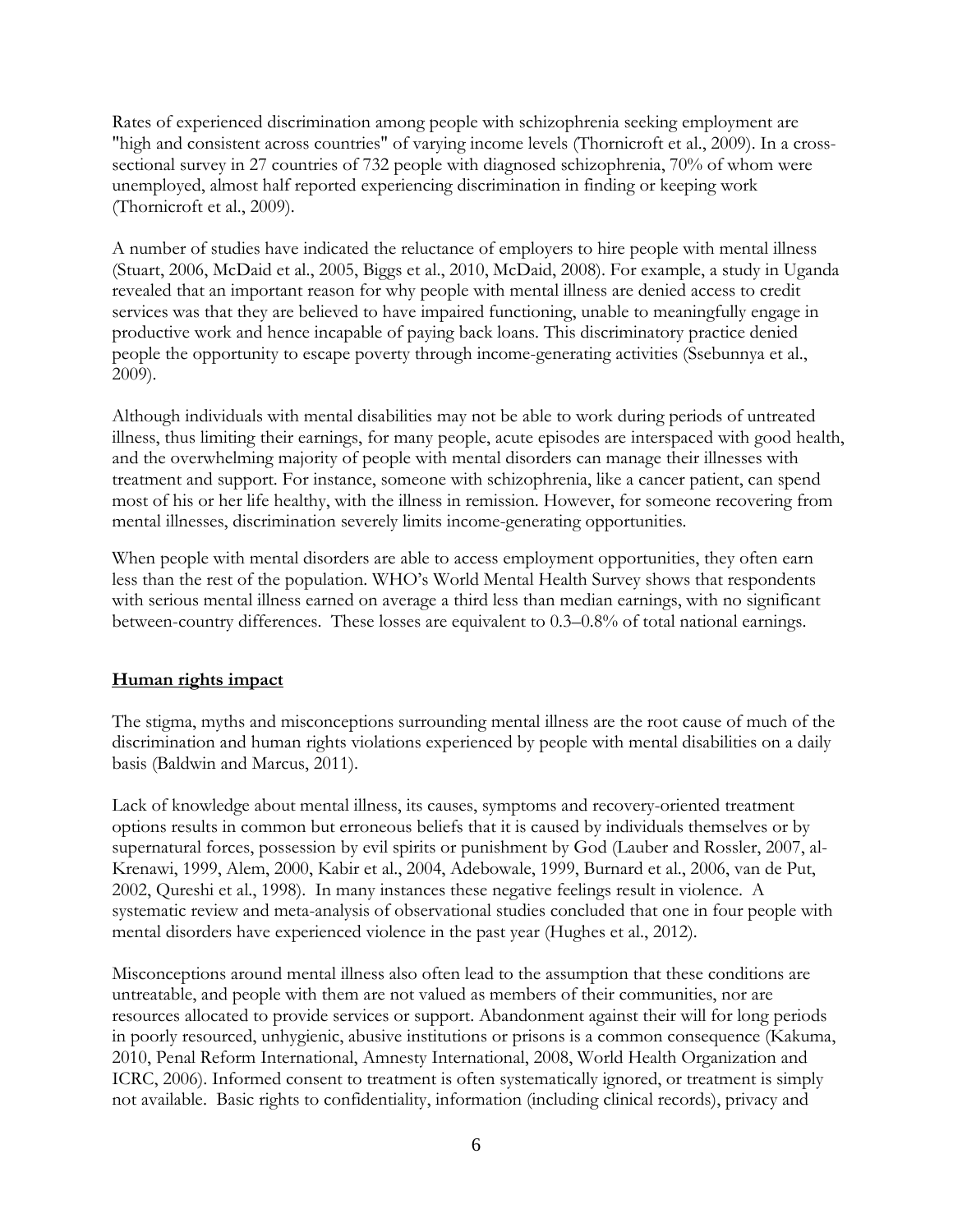communication are frequently violated [\(Drew et al., 2005,](#page-17-8) [World Health Organization, 2005c\)](#page-23-9). Living conditions are often inhuman and degrading because of overcrowding, unsanitary conditions, poor physical infrastructures, hypocaloric food, and pervasive tobacco smoke [\(Drew et al., 2011\)](#page-17-9). Examination of 37 hospitals in Bangalore, India, found that 14 that were due to be converted from jails into mental hospitals in 1980 had undergone no structural transformations. Sixteen hospitals used single-person cells to house several patients. Many hospitals placed individuals in cells without water facilities, toilets, or beds, so people had to urinate and defecate in their cells. In addition, individuals received inadequate drug treatment and poor supervision. Comprehensive medical and psychosocial care were almost non-existent in a third of the hospitals [\(Sharma, 1999\)](#page-22-12).

Another factor compounding these abuses is the fact that people with mental disabilities lack access to proper judicial mechanisms to protect their rights, for example complaints mechanisms or procedures to contest or appeal their detention in mental health facilities [\(World Health](#page-23-9)  [Organization, 2005c\)](#page-23-9). This means that their fundamental rights such as the right to exercise legal capacity and the right to be free from torture, cruel, inhuman and degrading treatment and punishment continue to be violated arbitrarily and with impunity.

People with mental disabilities also often experience human rights violations in their daily lives in the community [\(Funk et al., 2005b,](#page-18-9) [Drew et al., 2005\)](#page-17-8), with responsibilities handed to guardians who make decisions about place of residence, movements, personal and financial affairs and medical treatment [\(Drew et al., 2011,](#page-17-9) [World Health Organization, 2005c\)](#page-23-9).

People with mental disabilities also experience restrictions in the right to work, to obtain an education (see societal impact above), as well as to marry and found a family. In Bulgaria, for example, people with mental disabilities may not adopt or foster children [\(Mental Disability](#page-20-11)  [Advocacy Center, 2007a\)](#page-20-11). In the Russian Federation, they may not file for divorce, and may lose custody of their children [\(Mental Disability Advocacy Center, 2007b\)](#page-20-12).

In many countries people with mental disabilities are denied rights of citizenship and participation, such as the right to vote. In Thailand anyone "being of unsound mind or mental infirmity" cannot vote [\(Kingdom of Thailand, 2007\)](#page-19-13). People under guardianship are also denied the right to vote in many countries, as is the case in Hungary [\(Republic of Hungary\)](#page-22-12). This situation contributes to the political marginalization, disenfranchisement and invisibility of people with disabilities [\(Human](#page-19-14)  [Rights Watch, 2012\)](#page-19-14).

Participation means not only the right to vote and to stand for election but also to effectively and fully participate in the conduct of public life [\(Drew et al., 2011\)](#page-17-9). Participation allows for the creation of an active civil society able to give a voice to the poor and marginalized and drive national reform [\(Funk et al., 2006\)](#page-18-10).

Yet in the majority of countries, particularly in LMICs, people with mental disabilities and their family members are not able to actively participate in decision-making processes on issues affecting them [\(Funk et al., 2006\)](#page-18-10). This is in contrast to issues such as HIV/AIDS and physical disabilities, for example, where those most directly affected have had an important say in policy-making and in how development aid is utilized.

This failure can in part be explained by the lack of movement or organizations of people with mental disabilities in many parts of the world, especially in developing countries. However, the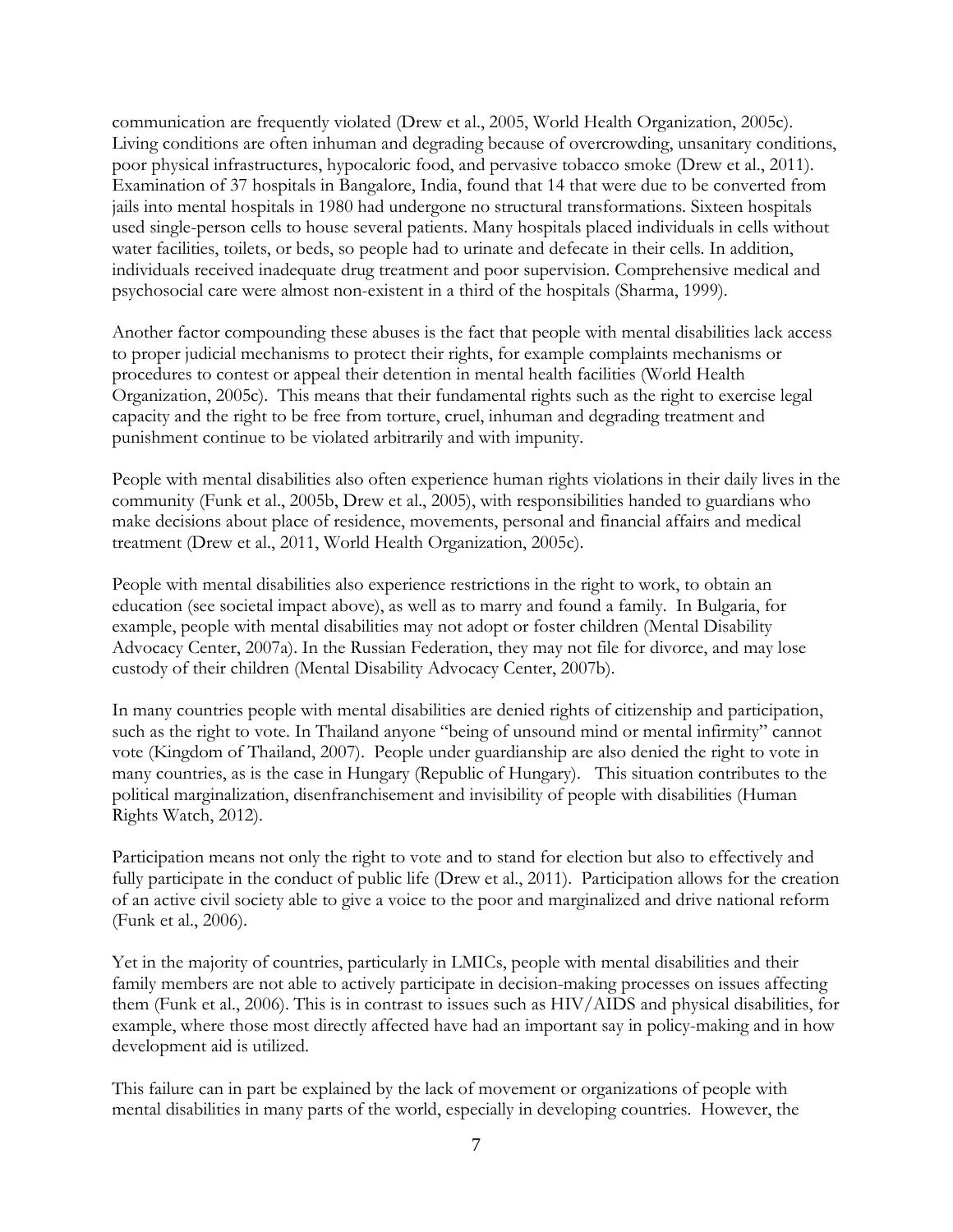assumption that people with mental disabilities lack the capacity to make meaningful contributions to society due to their mental illness is also a significant barrier to their participation in decisionmaking processes.

#### **Economic impact**

#### **Poverty**

People with mental disorders are at much higher risk of descending into poverty than other people . They may not be able to work because of their illness. If employed, their illness may result in more sick days or reduced productivity, in turn reducing income, promotion chances, entitlements to employment-related pensions or health insurance coverage. Secondly, someone with a history of untreated mental illness will not have had the same opportunities as other people to accumulate human capital (i.e. general and specific skills) that allow them to be competitive when searching for work or applying for promotion. The impact on human capital can be particularly detrimental if their illness began in childhood or adolescence, as many mental illnesses do. Thirdly, discrimination, which is particularly strong for mental disorders, may systematically deny people many work opportunities [\(Ssebunnya et al., 2009,](#page-22-10) [McDaid, 2008,](#page-20-10) [Thornicroft et al., 2009,](#page-23-7) [Thornicroft, 2006\)](#page-23-10).

Poverty also exposes people to risk factors for developing or worsening mental disorders. For example, limited educational and employment opportunities, exposure to adverse living environments (such as poor housing or homelessness), debt, substance abuse and violence are all positively associated with poor mental health (Fitch et al., 2011, [de-Graft Aikins and Ofori-Atta,](#page-17-4)  [2007,](#page-17-4) [Patel et al., 2006,](#page-21-11) [Havenaar et al., 2008,](#page-18-11) [Richler, 2004,](#page-22-8) [World Health Organization, 2004,](#page-23-11) [World Health Organization, 2005b\)](#page-23-12). Moreover, people living in poverty are often unable to access treatment or have to spend high proportions of their income on treatment, exacerbating their already precarious financial position [\(Saxena et al., 2007\)](#page-22-13). People with untreated mental illness often have to rely on financial support from family members to meet basic living needs and to pay for any treatment. [\(Magliano et al., 2007\)](#page-20-13). Family members may also have to set aside time to provide care and support, diminishing caregivers' opportunities to work, in turn affecting their income, pension and insurance entitlements, thus further increasing the risk of poverty. The economic effects therefore extend beyond the individual with a mental illness to significantly impact the household income [\(Hamber, 1997,](#page-18-12) [Magliano et al., 2007\)](#page-20-13). Other chronic diseases can also lead to poverty, but in the case of mental illness there is the additional challenge of stigma and discrimination, and their additional negative impacts which further increase the risk of illness, relapse and poverty.

#### **Economic development**

Overall, not treating mental disorders is more costly than providing treatment, due to the high indirect costs associated with morbidity. Many costs of untreated mental illness occur outside the health sector, through loss of employment, absenteeism, poor performance within the workplace and premature retirement [\(McDaid et al., 2005\)](#page-21-12). One study estimated the total annual cost of depression in 28 European countries to be 118 billion Euros, of which 36% was direct treatment cost (e.g. medications, hospitalization) and 64% was due to lost employment, reduced productivity and increased insurance and benefit payments [\(Sobocki et al., 2006\)](#page-23-13). The World Economic Forum estimated the global cost resulting from mental disorders at US\$ 2.5 trillion for 2010 (increasing to US\$ 6.0 trillion by 2030), of which approximately two-thirds are indirect costs [\(Bloom et al., 2011\)](#page-16-1). Mental disorders have significant impacts on labor and capital, decreased global economic output. Between 2011 and 2030, mental disorders will account for an aggregate GDP loss of US\$ 16.3 trillion, resulting in a dramatic impact on quality of life [\(Bloom et al., 2011\)](#page-16-1), and exceeding the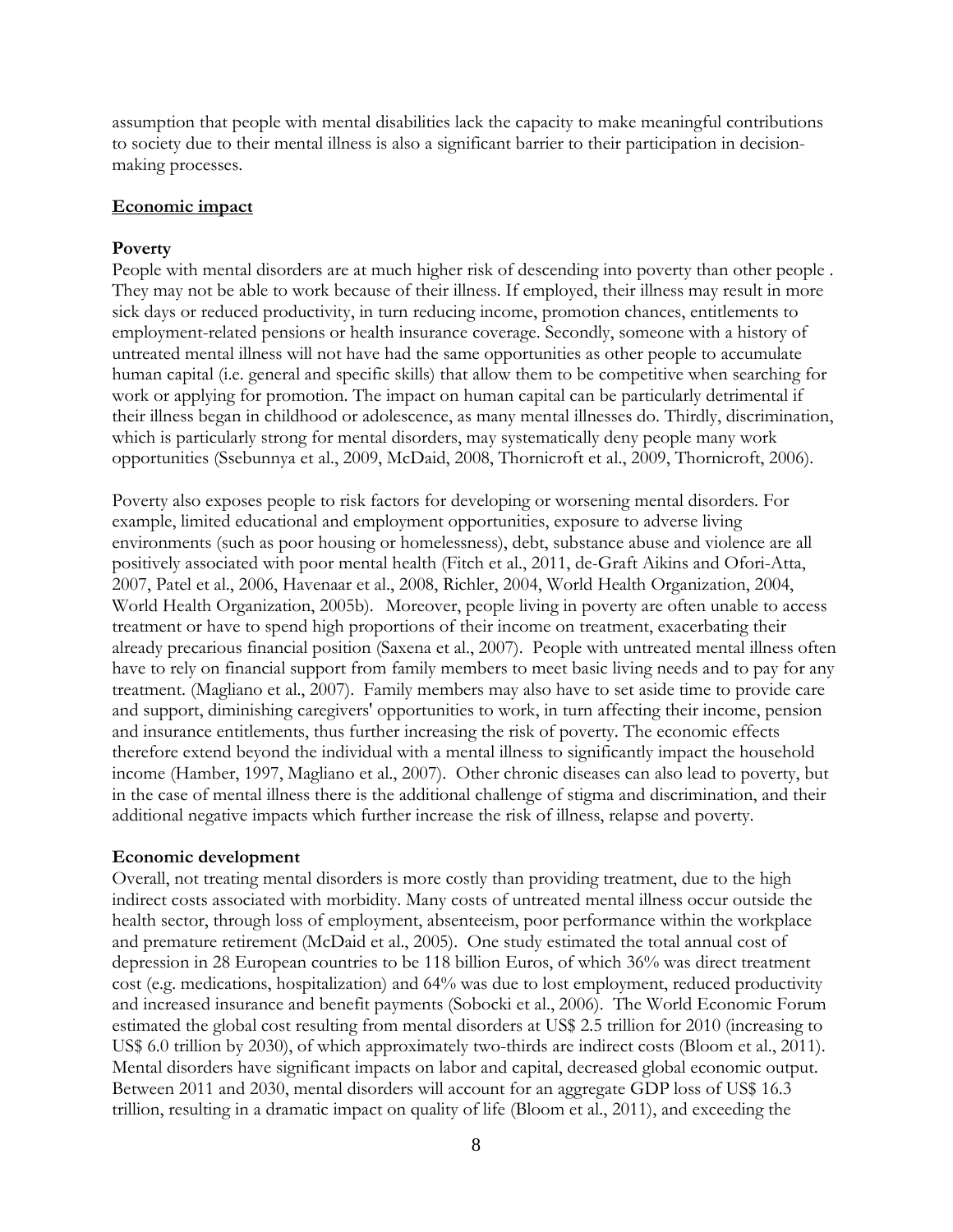impacts of cardiovascular disease (US\$ 15.6 trillion) and the combined burden of diabetes, cancer, and chronic respiratory diseases (US\$ 14.8 trillion) [\(Bloom et al., 2011\)](#page-16-1).

#### **Recommended mental health interventions to improve development**

Wealth created in countries does not always penetrate deeply enough for the poorest and most vulnerable to benefit; economic inequality in some countries is increasing. Given that a primary aim of development programs is to help the poorest and most disadvantaged, people with mental disorders are an important focus for intervention.

As noted, there are huge health, social, economic and human rights burdens to address, but there are also interventions with demonstrated efficacy that can help improve the situation as previously outlined in WHO's Report on Mental Health and Development (World Health Organization, 2010), and elaborated below.

Targeted poverty-alleviation programs are needed to break the cycle between mental illness and poverty. These must include measures specifically addressing the needs of people with mental disorders, such as accessible and effective services and support, facilitation of education, employment opportunities and housing, and enforcement of human rights protection. Many lowincome countries have identified mental health as an important issue, yet lack resources and expertise to address the problem. Financial investments have not always been used efficiently; for example, psychiatric institutions have been built when best evidence indicates the need to transfer services to the community. Having mental illness on the agenda of development organizations will be a critical step in the right direction.

#### **Promoting education and mental health**

Despite the fact that child and adolescent mental health problems are associated with poorer educational and employment outcomes in later life, leading to long-term social and economic consequences, most low-income countries have a "near complete absence of any child and adolescent mental health services" [\(Patel et al., 2008\)](#page-22-14).

Not only is it important to build schools, but to think about who is receiving schooling and the content of the education delivered. Exclusion of children with disabilities is discriminatory and leads to further marginalization. Moreover, people with mental disabilities (as well as those with emotional and learning problems that may not reach clinical diagnostic criteria) need "mental health" support to achieve optimal educational attainment. Educational institutions must identify and assist these children and adolescents.

There is now mounting evidence of effectiveness of early childhood education and parenting interventions. Contemporary early childhood education or preschool programs support cognitive, sensory-motor (physical) and psycho-social development, as well as child-parental relationships [\(Haddad, 2002\)](#page-19-0). There is robust evidence that investment in early child development (in LMICs) is both highly effective and cost-effective, with improvements in short-term cognitive and mental health benefits, such as improvements in social skills, self-confidence, relationships with adults and motivation. Specific benefits include improved school enrolment rates, younger age of school entry,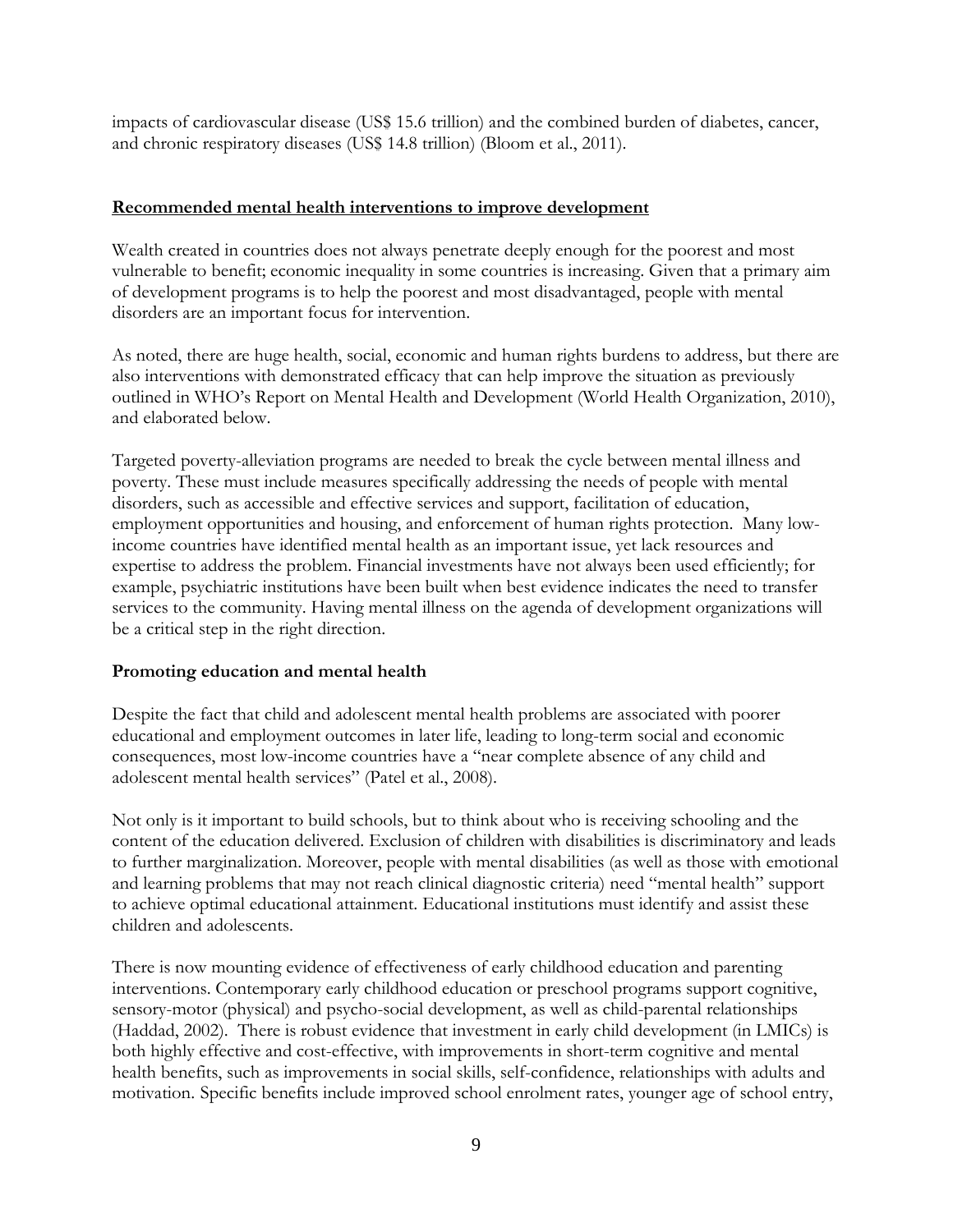better retention rates and academic performance [\(Engle et al., 2007,](#page-18-13) [Walker et al., 2007\)](#page-24-5). Long-term payoffs include reduced need for incarceration, substance abuse treatment and unemployment payments; indeed multiple positive effects have been documented well into adulthood [\(Walker et al.,](#page-24-5)  [2007\)](#page-24-5). Early childhood and parenting interventions are clearly a major investment opportunity for development.

#### **Treatment services and prevention**

Interventions, including pharmacological, psychosocial and care-management strategies for schizophrenia, depression, alcohol misuse, epilepsy and suicide prevention have proved effective across the world (including in poor populations within LMICs) [\(Bass et al., 2006,](#page-16-8) [Bolton et al., 2003,](#page-16-3) [Bowles, 1995,](#page-16-2) [Patel et al., 2007,](#page-22-8) [Sayers, 2001\)](#page-23-8). For example, group psychotherapy with people with depression in rural Uganda and community outreach to people with schizophrenia in rural India reduced symptom severity, the effects of disability and burden on families [\(Srinivasa Murthy et al.,](#page-23-14)  [2005,](#page-23-14) [Bass et al., 2006,](#page-16-8) [Bolton et al., 2003\)](#page-16-3). Improvements in cognition, life activities and social participation (including use of peer support) were significant and sustained [\(Srinivasa Murthy et al.,](#page-23-14)  [2005,](#page-23-14) [Bass et al., 2006\)](#page-16-8). Improvements were seen in functioning in domains individuals specified as important to everyday life (work, social and community life, care for children and domestic activities), suggesting that treatment can be beneficial to both individuals and communities [\(Bolton](#page-16-3)  [et al., 2003\)](#page-16-3).

Alcohol use disorders: To be effective, strategies should address levels, patterns and context of alcohol consumption through a combination of measures that target the general population, vulnerable groups (e.g. young people and pregnant women), affected individuals and particular problems such as drunk-driving and alcohol-related violence (World Health Organization, 2008d, [Room et al., 2002\)](#page-23-15).

The cost-effectiveness of interventions varies according to the prevalence of heavy drinking and the overall level of alcohol consumption. In settings with high rates of heavy drinking, both individually oriented interventions, such as brief physician advice, and population-wide measures, such as taxation on alcoholic beverages, can have notable impacts on population health. When there are low rates of hazardous drinking, interventions targeting particular subgroups or settings, such as drunkdriving or heavy drinkers, appear more cost effective. When there is a high level of unrecorded production and consumption, increasing the proportion of alcohol that is taxed could be more effective than a simple tax increase [\(Anderson et al., 2009,](#page-15-1) [Chisholm et al.,](#page-17-7) 2004).

Suicide prevention: Suicide is a complex phenomenon, resulting from interaction of multiple factors. Comprehensive public health action to prevent suicidal behaviours should comprise at least the following effective interventions in LMICs: reduced access to means for suicide, responsible and deglamourized media reporting, and early identification and treatment of people with mental and substance use disorders [\(Vijayakumar et al., 2005a,](#page-24-3) [Vijayakumar et al., 2005c,](#page-24-4) [Vijayakumar et al.,](#page-24-6)  [2005b,](#page-24-6) [Mann et al., 2005,](#page-20-12) [Bowles, 1995\)](#page-16-2).

Intellectual disability: Many potential effective and cost-effective interventions exist for prevention of intellectual disability, including provision of skilled care at birth, effective community-based maternal and child health care services, and adequate nutritional supplementation programs [\(Maulik](#page-20-6)  [and Darmstadt, 2007\)](#page-20-6). For example, folic acid fortification in the diet of pregnant women can reduce occurrence of neural tube defects by 50% or more [\(Durkin et al., 2006\)](#page-18-5). Salt iodisation is the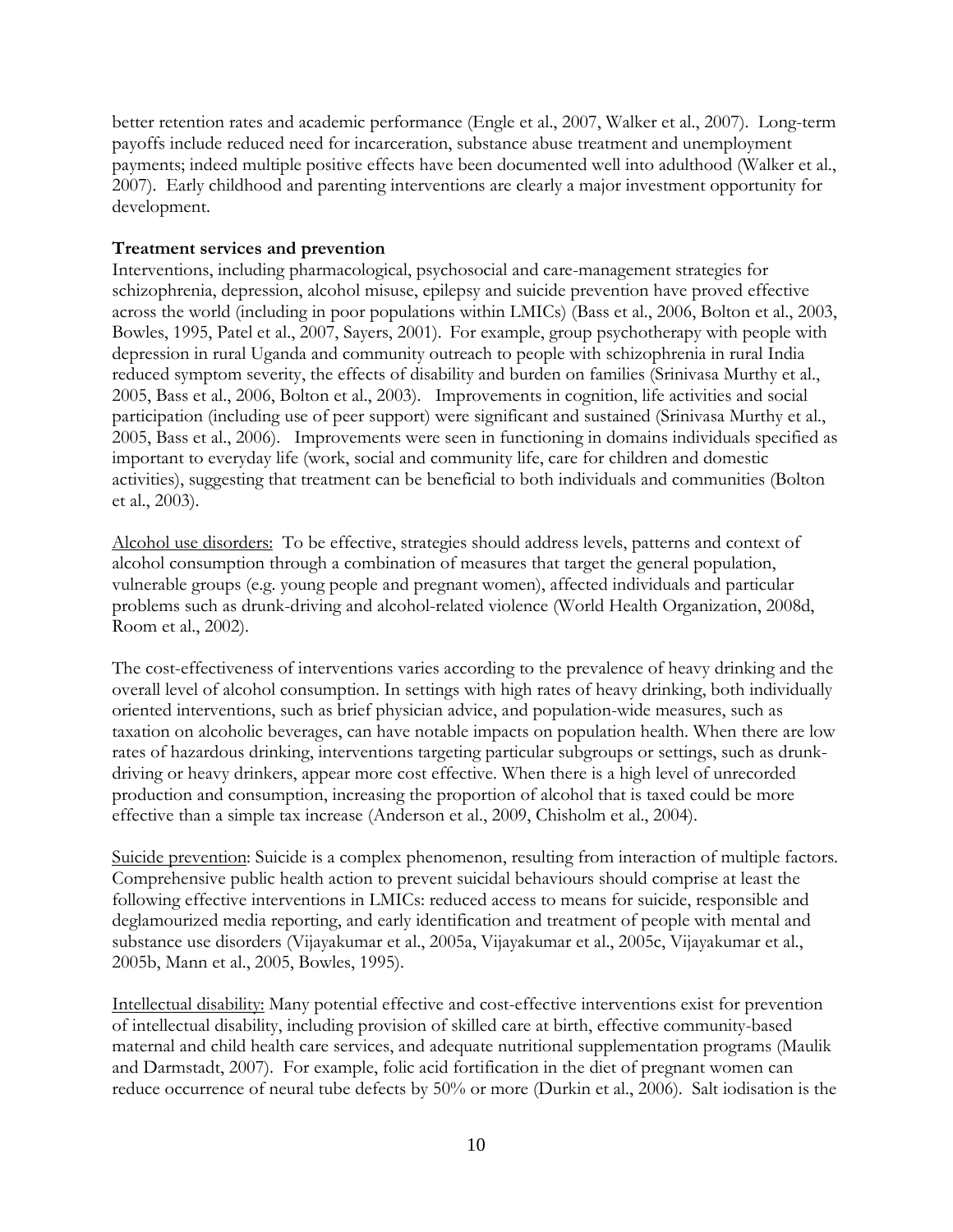most cost-effective way of delivering iodine and of substantially improving cognitive development [\(Engle et al., 2007\)](#page-18-13).

Epilepsy: Approximately two-thirds of patients with epilepsy can live without seizures with first-line antiepileptic medications. Phenobarbital is the most cost-effective intervention for managing epilepsy, costing as little as \$5 USD per person per year in resource-poor countries [\(Chandra et al.,](#page-17-1)  [2006\)](#page-17-1).

The extension of coverage of first-line antiepileptic medicines to 50% of primary epilepsy cases would avert 13-40% of the existing burden in LMICs, at an annual cost per person of 0.20–1.33 international dollars [\(Chisholm, 2005\)](#page-17-2). Coverage of 80% would avert 21-62% of the burden [\(Chisholm, 2005\)](#page-17-2).

A project in China demonstrated the feasibility and effectiveness of basic training of primary care physicians to treat epilepsy patients using phenobarbital (Wang et al., 2006). Costs also fell by substantial amounts [\(Ding et al., 2008\)](#page-18-0).

Interventions delivered in primary care: Numerous studies have also demonstrated that mental health services delivered in primary care generate good health outcomes, including for targeted poor populations [\(Patel et al., 2007\)](#page-22-8).

Scaling up a full package of primary care intervention for schizophrenia, bipolar disorder, depression and hazardous use of alcohol over a 10-year period would require additional investment of only US\$0.20 per capita per year in low-income countries and US\$0.30 in lower middle-income countries [\(Chisholm et al., 2007\)](#page-17-10).

Ten principles have been suggested for successful integration of mental health into primary care in LMICs, ranging from clear policy directions and resource allocation at national level through to local-level commitment and capacity building (World Health Organization, 2008b). The best practices described in that report show how LMICs can improve health worker knowledge, skills and confidence to provide mental health intervention; improve health and social outcomes for patients with mental illness and substantially increase coverage of mental health interventions. Importantly, the report also provides detailed guidance on how mental health can be integrated into primary care and scaled up (World Health Organization, 2008b).

#### **Poverty reduction and income generation:**

People with mental disorders are capable of working and being productive, especially when provided with appropriate access to services and support, including counseling, medication, vocational skills development and social support, such as peer self-help and home visits [\(Astbury T, 2008,](#page-15-13) [Murthy,](#page-21-0)  [1998,](#page-21-0) [Orley, 1998,](#page-22-15) [Bolton et al., 2003\)](#page-16-3).

However, important barriers to employment such as stigma and discrimination must be overcome [\(McDaid, 2008,](#page-20-3) [Mitchell and Harrison, 2001,](#page-21-13) Thornicroft, 2006, [Thornicroft et al., 2009\)](#page-23-11). In developing countries economic activities consist primarily of self-employment and small business operations [\(International Labour Organization, 2002\)](#page-19-5) Initiatives to improve employment for individuals with mental disorders through grants and support for small business operations have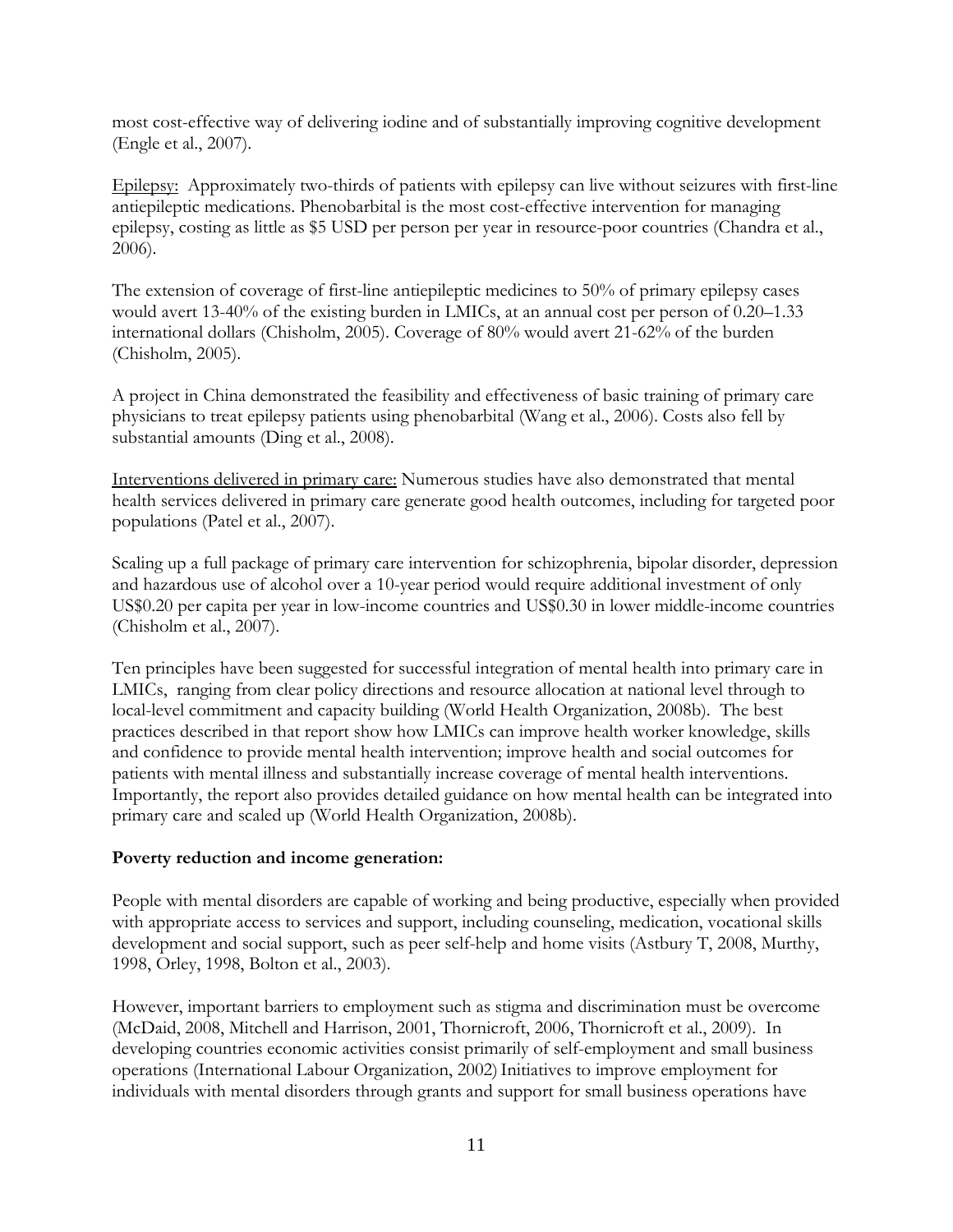benefits for these individuals, their families and communities [\(Astbury T, 2008,](#page-15-13) Warner and Polak, 1995, [Mitchell and Harrison, 2001\)](#page-21-13). For example, BasicNeeds, an NGO working in the area of mental health and development, assessed economic outcomes of people with mental disabilities in their North India Programme, which promotes livelihoods and treatment and care. Key economic gains achieved by users and their families resulted from reduced costs to access treatment and improved capacity to work and earn [\(Raja et al., 2008\)](#page-22-5).

Interventions that have proved effective in developed countries can be beneficial in LMICs too. Supported employment programs, in which people with severe mental disorders perform paid work with on-going support and training, results in higher employment rates, better wages, more hours of employment per month and better mental health compared to people who received pre-vocational training without support, or standard psychiatric care alone [\(Crowther et al., 2001\)](#page-17-8)[\(OECD, 2012\)](#page-21-10).

Although paid work is the most effective way for people with mental health conditions to avoid descending into poverty, at times, when people lose their jobs or are unable to (re)enter employment they may require financial safety nets such as disability benefit, unemployment and social assistance schemes may be needed when people lose their jobs or are unable to (re)enter employment, and should identify the support needs of people with mental disorders [\(OECD, 2012\)](#page-21-10).

Grants for people living with severe mental illness are generally available in most high-income countries, but not in most LMICs. To provide a financial safety net to people with mental illness and their families (particularly during episodes of illness), governments should develop policies and establish systems for administration of such grants. This is underscored by Articles 27 and 28 of the UN Convention on the Rights of Persons with Disabilities, and in General Comment 5 (on Persons with Disabilities) of the UN Committee on Economic, Social and Cultural Rights which emphasize the importance of providing adequate income and social support to persons with disabilities [\(UN Committee on Economic Social and Cultural Rights \(CESCR, 1994\)](#page-23-9). Studies of other vulnerable groups have shown that receiving income transfers has a positive effect on mental health [\(Devereux, 2009,](#page-17-5) [Hofmann et al., 2008\)](#page-19-6).

#### **Human rights**

Key measures that can be taken to promote and protect the rights of people with mental disabilities include worldwide ratification and implementation of the UN Convention on the Rights of Persons with Disabilities [\(United Nations General Assembly, 2006\)](#page-24-2). The Convention sets obligations on governments and the international community to promote full inclusion and participation of people with mental disabilities in community life, including provisions aimed at preventing abuses in health care and community contexts. It also protects a full spectrum of rights, including the right to manage one's own financial affairs, marry and found a family, participate in political and public life, access education, work, have an adequate standard of living and social protection, and obtain health and habilitation/rehabilitation services (World Health Organization, 2008d).

Development and implementation of mental health policies and laws is another important catalyst for reform. South Africa's Mental Health Care Act (2002), for example, which integrates international human rights and best practice standards, has driven service reform at provincial and district levels (World Health Organization, 2009). Well-formulated, human rights-oriented policies and laws can help to ensure access to good quality community-based mental health services. Policies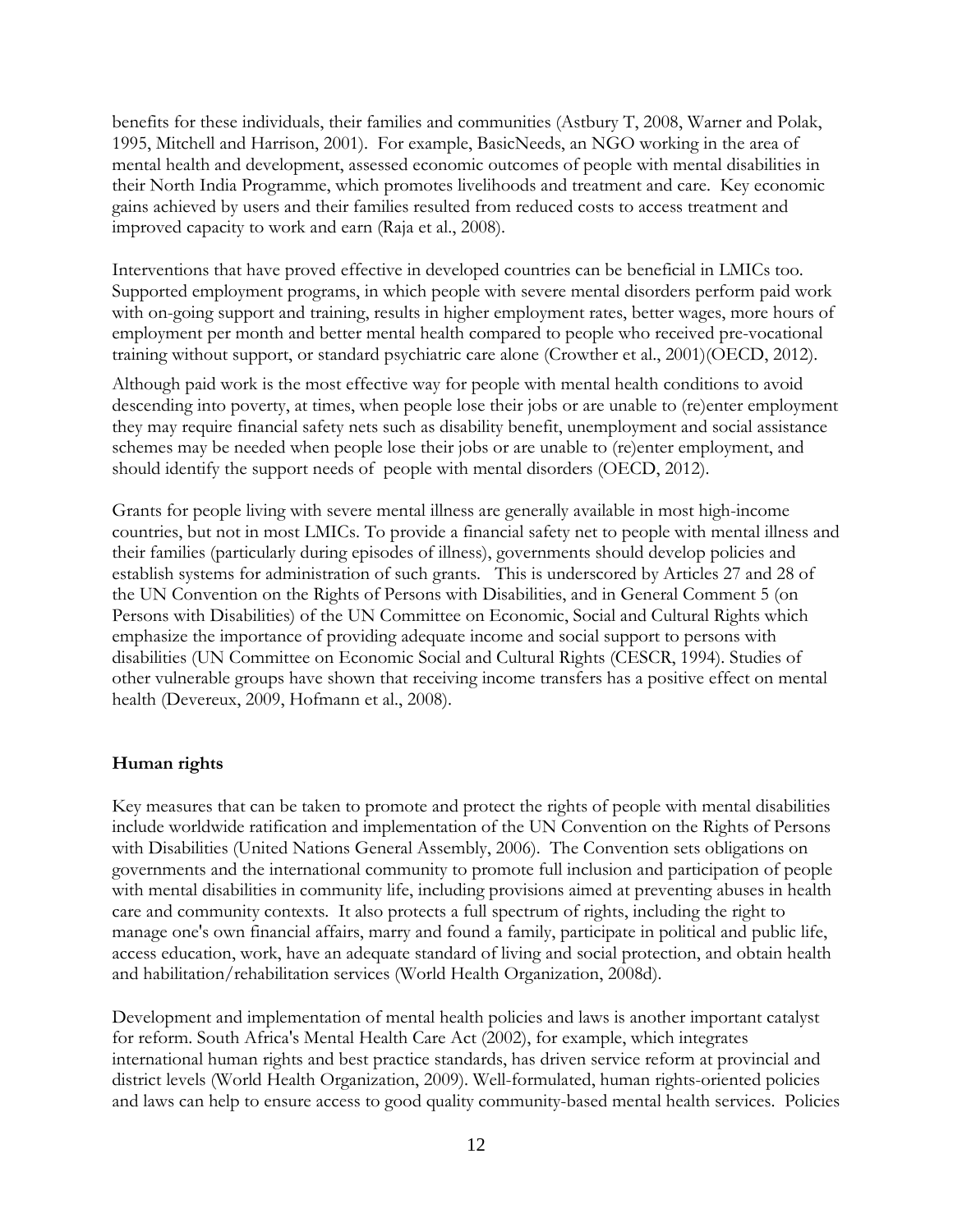and laws can help prevent abuses in mental health, social care facilities and prisons, and generally promote the rights of people with mental disabilities. They can facilitate introduction of complaints mechanisms and procedures to end arbitrary detention in these facilities. Comprehensive policies and laws can ultimately empower people with mental disabilities to make choices about their lives and promote full integration and participation in the community [\(Funk et al., 2005b,](#page-18-11) [Funk et al.,](#page-18-8)  [2005a\)](#page-18-8). In addition to the establishment of mental health-specific policies and laws, it is also essential to integrate mental health issues into other relevant existing laws and policies related, for example, to health, social welfare, employment, education and criminal justice (World Health Organization, 2005c).

Independent mechanisms, such as visiting committees, to monitor conditions in mental health facilities also promote and protect human rights, helping to ensure that conditions in mental health facilities are acceptable, offer good quality care and respect human rights (World Health Organization, 2005c, [Drew et al., 2011\)](#page-18-2). Also key to human rights promotion and protection is the strengthening of civil society in the area of mental health, particularly through provision of mutual support and self help. Self-help groups can serve as key components of community mental health programs in low-resource settings, providing social and financial services, and practical support to individuals and families; they are also associated with better health outcomes [\(Cohen et al., 2012\)](#page-17-4).

Civil society organizations of people with mental disabilities are also crucial to ensuring their active and meaningful participation in public affairs and bringing about positive reform in mental health [\(Drew et al., 2011\)](#page-18-2). Their unique perspective means they are in a key position to identify the strategies best able to meet their needs and requirements. Through government lobbying, participation in decision-making processes, awareness-raising on human rights and denouncing of abuses, the consumer movement can be active participants in change in LMICs [\(Funk et al., 2006\)](#page-18-1).

#### **Key actions**

In conclusion, implementation by development agencies of the key actions below, previously described in WHO's Report on Mental Health and Development (World Health Organization, 2010), can redress the ongoing marginalization of people with mental disabilities and improve their development outcomes aswell as those for all vulnerable groups.

- 1. Promote the ratification and implementation of the UN Convention on the Rights of Persons with Disabilities (CRPD) and erein including Article 32, which requires that international cooperation, including international development programmes, is inclusive of and accessible to persons with disabilities including mental disabilities.
- 2. Integrate mental health in international and regional partnerships and into strategies for health, disability, poverty reduction and development.
- 3. Adopt appropriate policies and laws consistent with the CRPD that promote autonomy, liberty and the right of persons to make their own decisions and to live independently in the community.
- 4. Systematically integrate mental health services into all health services, starting with primary care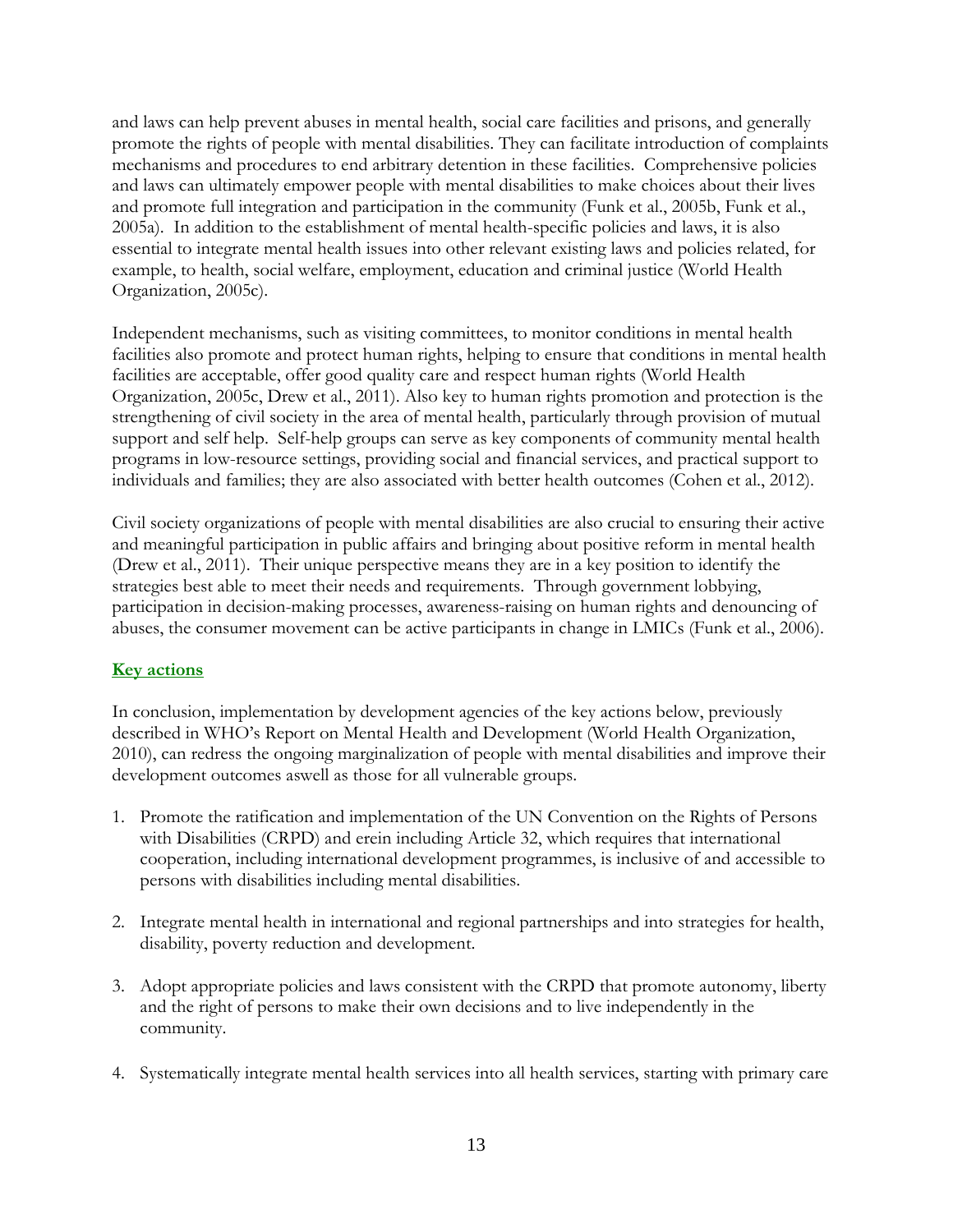- 5. Support inclusive and accessible education for children and adolescents with mental and psychosocial disabilities.
- 6. Promote the creation of employment opportunities for persons with mental and psychosocial disabilities.
- 7. Promote research examining impact and outcomes of mental health interventions for reducing poverty, promoting employment and income generation, promoting access to education and ending human rights violations in low and middle income countries.
- 8. Promote the participation of people with mental health conditions in the development and implementation of mental health, health, disability, poverty reduction and development policies and strategies.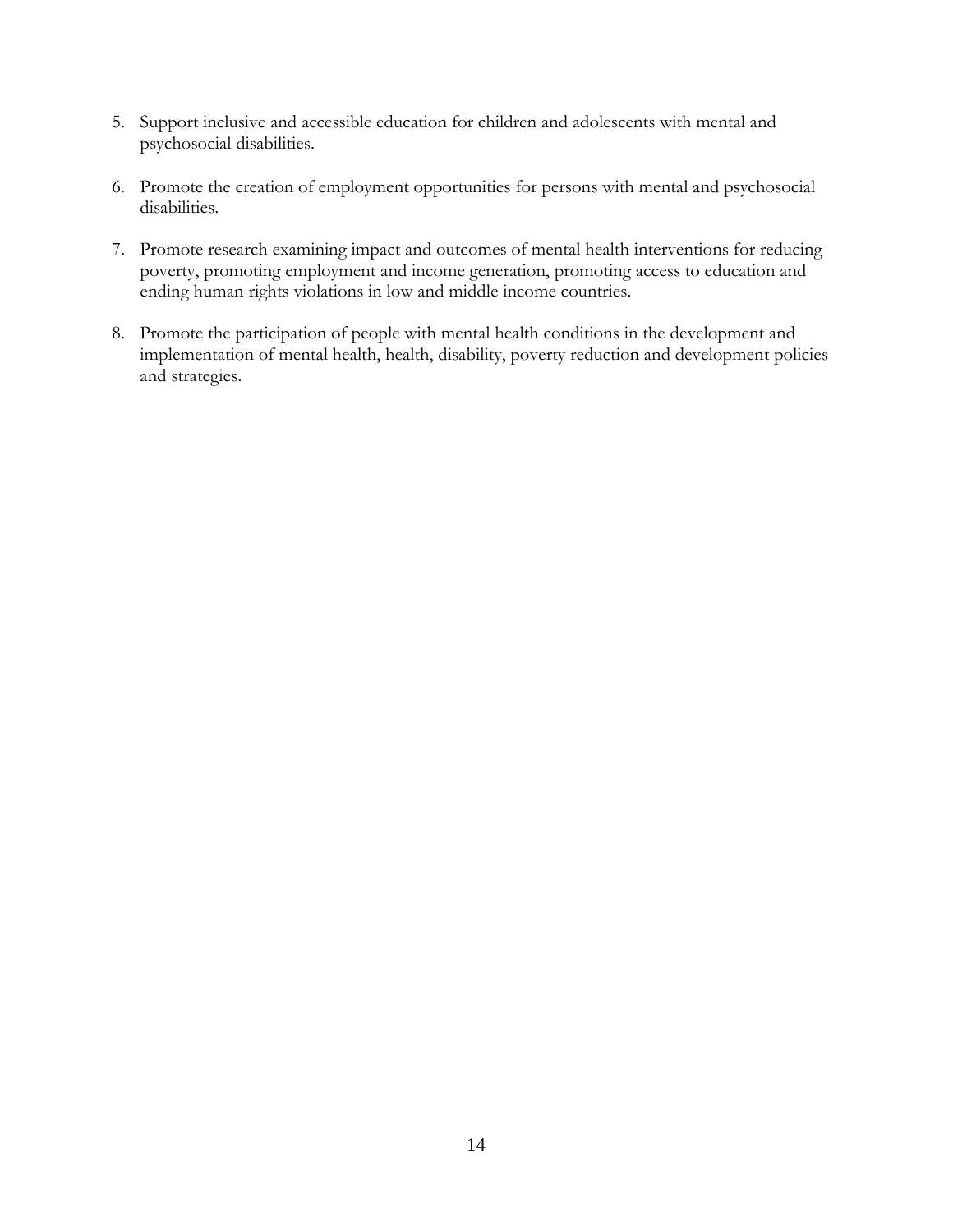#### **References**

- <span id="page-15-12"></span>ADEBOWALE, T. O. 1999. Beliefs and knowledge about aetiology of mental illness among Nigerian psychiatric patients and their relatives. *African journal of medicine and medical sciences,* 28**,** 35-41.
- <span id="page-15-6"></span>AGBAHOWE, S. A., OHAERI, J. U., OGUNLESI, A. O. & OSAHON, R. 1998. Prevalence of psychiatric morbidity among convicted inmates in a Nigerian prison community. *East African Medical Journal,* 75**,** 19-26.
- <span id="page-15-4"></span>AHERN, L. R., ERIC 2005. Behind Closed Doors: Human Rights Abuses in the Psychiatric Facilities, Orphanages and Rehabilitation Centers of Turkey. Washington, D.C.: Mental Disability Rights International.
- <span id="page-15-3"></span>AHERN, L. R., ERIC 2007. Torment not Treatment: Serbia's Segregation and Abuse of Children and Adults with Disabilities. Washington, DC: Mental Disability Rights International.
- <span id="page-15-10"></span>AL-KRENAWI, A. 1999. Explanations of mental health symptoms by the Bedouin-Arabs of the Negev. *Int J Soc Psychiatry,* 45**,** 56-64.
- <span id="page-15-11"></span>ALEM, A. 2000. Human rights and psychiatric care in Africa with particular reference to the Ethiopian situation. *Acta Psychiatr Scand Suppl,* 399**,** 93-6.
- <span id="page-15-2"></span>ALONSO, J. & LEPINE, J. P. 2007. Overview of key data from the European Study of the Epidemiology of Mental Disorders (ESEMeD). *J Clin Psychiatry,* 68 Suppl 2**,** 3-9.
- <span id="page-15-7"></span>AMNESTY INTERNATIONAL 2008. Nigeria: Prisoners' rights systematically flouted. London: Amnesty International.
- ANDERSON, P., CHISHOLM, D. & FUHR, D. C. 2009. Effectiveness and cost-effectiveness of policies and programmes to reduce the harm caused by alcohol. *Lancet,* 373**,** 2234-46.
- <span id="page-15-1"></span>ANDREWS, G., HENDERSON, S. & HALL, W. 2001. Prevalence, comorbidity, disability and service utilisation. Overview of the Australian National Mental Health Survey. *Br J Psychiatry,* 178**,** 145-53.
- <span id="page-15-0"></span>ANTELMAN, G. 2007. Depressive symptoms increase risk of HIV disease progression and mortality among women in Tanzania. *Journal of acquired immune deficiency syndromes (1999),* 44**,** 470-7.
- <span id="page-15-5"></span>ASSADI, S. M., NOROOZIAN, M., PAKRAVANNEJAD, M., YAHYAZADEH, O., AGHAYAN, S., SHARIAT, S. V. & FAZEL, S. 2006. Psychiatric morbidity among sentenced prisoners: prevalence study in Iran. *The British Journal of Psychiatry,* 188**,** 159-164.
- <span id="page-15-8"></span>ASTBURY T, T. M. 2008. Mental health and development: A model in practice. Warwickshire, UK: BasicNeeds.
- <span id="page-15-9"></span>BALDWIN, M. L. & MARCUS, S. C. 2011. Stigma, Discrimination, and Employment Outcomes among Persons with Mental Health Disabilities. *In:* SCHULTZ, I. Z. & ROGERS, E. S. (eds.) *Work Accommodation and Retention in Mental Health.* Springer New York.
- <span id="page-15-13"></span>BASS, J., NEUGEBAUER, R., CLOUGHERTY, K. F., VERDELI, H., WICKRAMARATNE, P., NDOGONI, L., SPEELMAN, L., WEISSMAN, M. & BOLTON, P. 2006. Group interpersonal psychotherapy for depression in rural Uganda: 6-month outcomes: randomised controlled trial. *Br J Psychiatry,* 188**,** 567-73.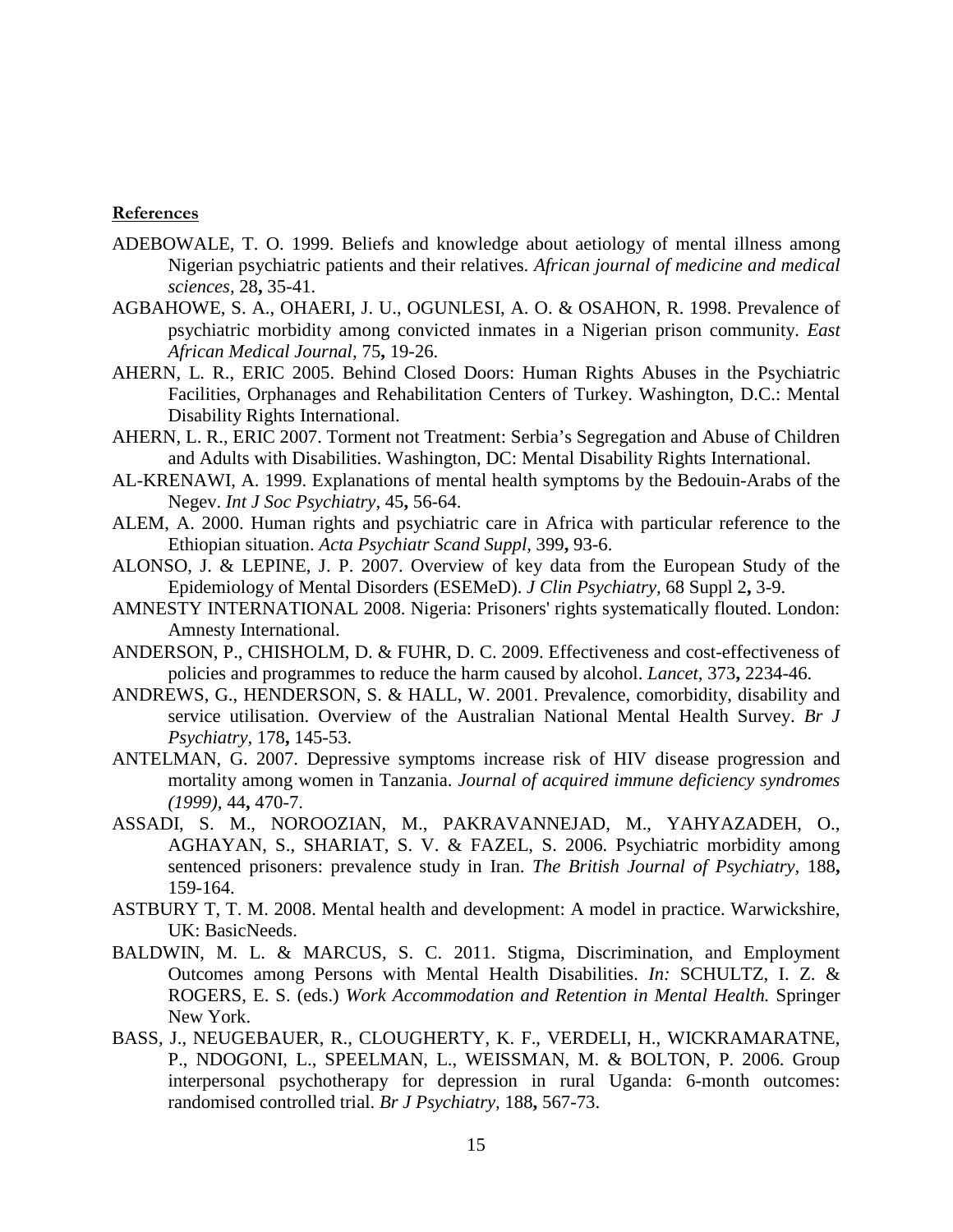- <span id="page-16-6"></span>BIGGS, D., HOVEY, N., TYSON, P. J. & MACDONALD, S. 2010. Employer and employment agency attitudes towards employing individuals with mental health needs. *J Ment Health,* 19**,** 505-16.
- <span id="page-16-4"></span>BIRDSALL, N., LEVINE, R. & IBRAHIM, A. 2005. Towards Universal Primary Education: investments, incentives, and institutions. *European Journal of Education,* 40**,** 337-349.
- <span id="page-16-8"></span>BLOOM, D., CAFIERO, E., JANÉ-LLOPIS, E., ABRAHAMS-GESSEL, S., BLOOM, L., FATHIMA, S., FEIGL, A., GAZIANO, T., MOWAFI, M., PANDYA, A., PRETTNER, K., ROSENBERG, L., SELIGMAN, B., STEIN, A. & WEINSTEIN, C. 2011. The Global Economic Burden of Non-communicable Diseases. Geneva: World Economic Forum.
- BOLTON, P., BASS, J., NEUGEBAUER, R., VERDELI, H., CLOUGHERTY, K. F., WICKRAMARATNE, P., SPEELMAN, L., NDOGONI, L. & WEISSMAN, M. 2003. Group interpersonal psychotherapy for depression in rural Uganda: a randomized controlled trial. *JAMA,* 289**,** 3117-24.
- <span id="page-16-5"></span>BOR, W. & DAKIN, J. 2006. Education system discrimination against children with mental disorders. *Australas Psychiatry,* 14**,** 49-52.
- BOWLES, J. 1995. Suicide in Western Samoa: An Example of a Suicide Prevention Program in a Developing Country. *In:* AL., D. R. E. (ed.) *Preventive Strategies on Suicide.* Leiden, Netherlands: Brill.
- <span id="page-16-1"></span>BRESNAHAN, M., COLLINS, P. Y. & SUSSER, E. 2003. Mental illness in an adult sample admitted to public hostels in the Rio de Janeiro metropolitan area, Brazil--on Lovisi et al. *Soc Psychiatry Psychiatr Epidemiol,* 38**,** 499-501.
- <span id="page-16-3"></span>BURGERMEISTER, J. 2003. Three Quarters Of Russia's Prisoners Have Serious Diseases. *BMJ: British Medical Journal,* 327**,** 1066.
- <span id="page-16-7"></span>BURNARD, P., NAIYAPATANA, W. & LLOYD, G. 2006. Views of mental illness and mental health care in Thailand: a report of an ethnographic study. *J Psychiatr Ment Health Nurs,* 13**,** 742-9.
- <span id="page-16-2"></span>CHAMBERLAIN C, J. G., THEOBALD J 2007. Homelessness in Melbourne: Confronting the Challenge. . Melbourne.
- <span id="page-16-0"></span>CHANDRA, P. S., RAVI, V., DESAI, A. & SUBBAKRISHNA, D. K. 1998. Anxiety and depression among HIV-infected heterosexuals--a report from India. *J Psychosom Res,* 45**,** 401-9.
- CHANDRA, V., PANDAV, R., LAXMINARAYAN, R., TANNER, C., MANYAM, B., MORILLO, L., RAJKUMAR, S., OGUNNIYI, A., BRAYNE, C., ZHANG, Z., KASNER, S., HOURIHAN, F. & CHOW, J. 2006. Neurological disorders. *In:* JAMISON, D., BREMAN, J. & MEASHAM, A. (eds.) *Disease control priorities in developing countries.* Washington, DC: The World Bank and Oxford University Press.
- CHISHOLM, D. 2005. Cost-effectiveness of first-line antiepileptic drug treatments in the developing world: a population-level analysis. *Epilepsia,* 46**,** 751-9.
- CHISHOLM, D., LUND, C. & SAXENA, S. 2007. Cost of scaling up mental healthcare in lowand middle-income countries. *Br J Psychiatry,* 191**,** 528-35.
- CHISHOLM, D., REHM, J., VAN OMMEREN, M. & MONTEIRO, M. 2004. Reducing the global burden of hazardous alcohol use: A comparative cost-effectiveness analysis. *Journal of studies on alcohol,* 65**,** 782-793.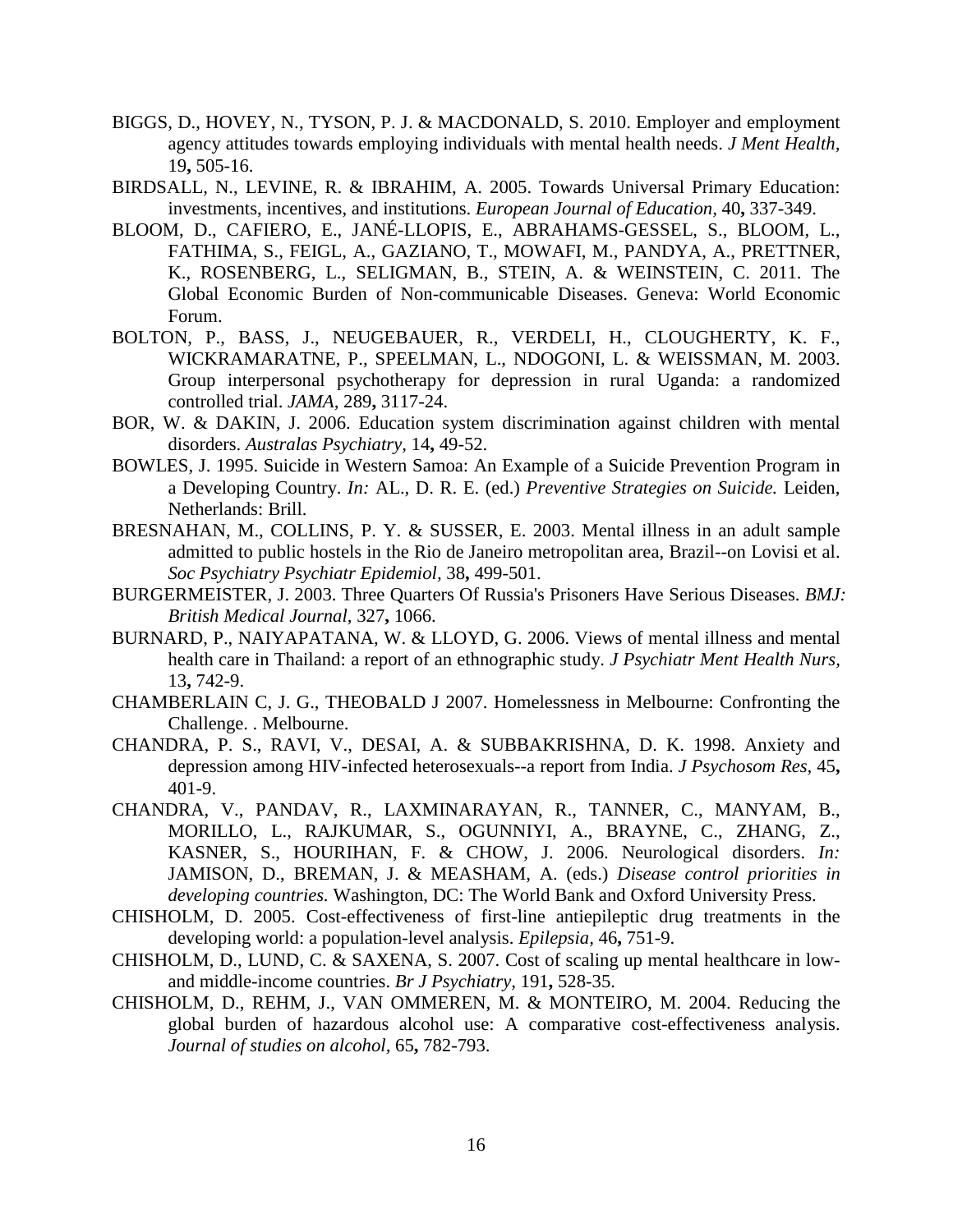- COHEN, A., RAJA, S., UNDERHILL, C., YARO, B. P., DOKURUGU, A. Y., DE SILVA, M. & PATEL, V. 2012. Sitting with others: mental health self-help groups in northern Ghana. *Int J Ment Health Syst,* 6**,** 1.
- <span id="page-17-1"></span>COHEN, C. I. 1993. Poverty and the course of schizophrenia: implications for research and policy. *Hosp Community Psychiatry,* 44**,** 951-8.
- <span id="page-17-2"></span>COLLINS, P. Y., HOLMAN, A. R., FREEMAN, M. C. & PATEL, V. 2006. What is the relevance of mental health to HIV/AIDS care and treatment programs in developing countries? A systematic review. *AIDS,* 20**,** 1571-82.
- <span id="page-17-10"></span>CROWTHER, R., MARSHALL, M., BOND, G. & HUXLEY, P. 2001. Vocational rehabilitation for people with severe mental illness. *Cochrane Database Syst Rev***,** CD003080.
- <span id="page-17-7"></span>CURRIE, J. & STABILE, M. 2006. Child mental health and human capital accumulation: the case of ADHD. *J Health Econ,* 25**,** 1094-118.
- <span id="page-17-4"></span>DE-GRAFT AIKINS, A. & OFORI-ATTA, A. L. 2007. Homelessness and mental health in Ghana: everyday experiences of Accra's migrant squatters. *J Health Psychol,* 12**,** 761-78.
- <span id="page-17-0"></span>DE BOER, H. M., MULA, M. & SANDER, J. W. 2008. The global burden and stigma of epilepsy. *Epilepsy Behav,* 12**,** 540-6.
- <span id="page-17-3"></span>DEMYTTENAERE, K. 2004. Prevalence, severity, and unmet need for treatment of mental disorders in the World Health Organization World Mental Health Surveys. *JAMA : the journal of the American Medical Association,* 291**,** 2581-90.
- DEVEREUX, S. 2009. Social Protection and the Global Crisis, Regional Hunger and Vulnerability Programme, Johannesburg *In:* PROGRAM, W. R. H. A. V. (ed.).
- DING, D., HONG, Z., CHEN, G. S., DAI, X. Y., WU, J. Z., WANG, W. Z., DE BOER, H. M., SANDER, J. W., PRILIPKO, L. & CHISHOLM, D. 2008. Primary care treatment of epilepsy with phenobarbital in rural China: cost-outcome analysis from the WHO/ILAE/IBE global campaign against epilepsy demonstration project. *Epilepsia,* 49**,** 535-9.
- <span id="page-17-8"></span>DREW, N., FUNK, M., PATHARE, S. & SWARTZ, L. 2005. Mental Health and Human Rights. *In:* HERRMAN, H., SAXENA, S. & MOODIE, R. (eds.) *Promoting Mental Health: Concepts, Emerging Evidence, Practice.* Geneva: World Health Organization.
- <span id="page-17-9"></span>DREW, N., FUNK, M., TANG, S., LAMICHHANE, J., CHAVEZ, E., KATONTOKA, S., PATHARE, S., LEWIS, O., GOSTIN, L. & SARACENO, B. 2011. Human rights violations of people with mental and psychosocial disabilities: an unresolved global crisis. *Lancet,* 378**,** 1664-75.
- DURKIN, M., SCHNEIDER, H. & PATHANIA, V. 2006. Learning and developmental disabilities. *In:* JAMISON, D., BREMAN, J. & MEASHAM, A. (eds.) *Disease control priorities in developing countries.* 2nd ed. Washington, DC: The World Bank and Oxford University Press.
- ENGLE, P., BLACK, M., BEHRMAN, J. & CABRAL DE MELLO, M. 2007. Strategies to avoid the loss of developmental potential in more than 200 million children in the developing world. *Lancet,* 369**,** 229-42.
- <span id="page-17-6"></span>FARAHATI, F. 2003. The effects of parents' psychiatric disorders on children's high school dropout. *Economics of education review,* 22**,** 167-178.
- <span id="page-17-5"></span>FAZEL, S. & DANESH, J. 2002. Serious mental disorder in 23000 prisoners: a systematic review of 62 surveys. *The Lancet (British edition),* 359**,** 545-50.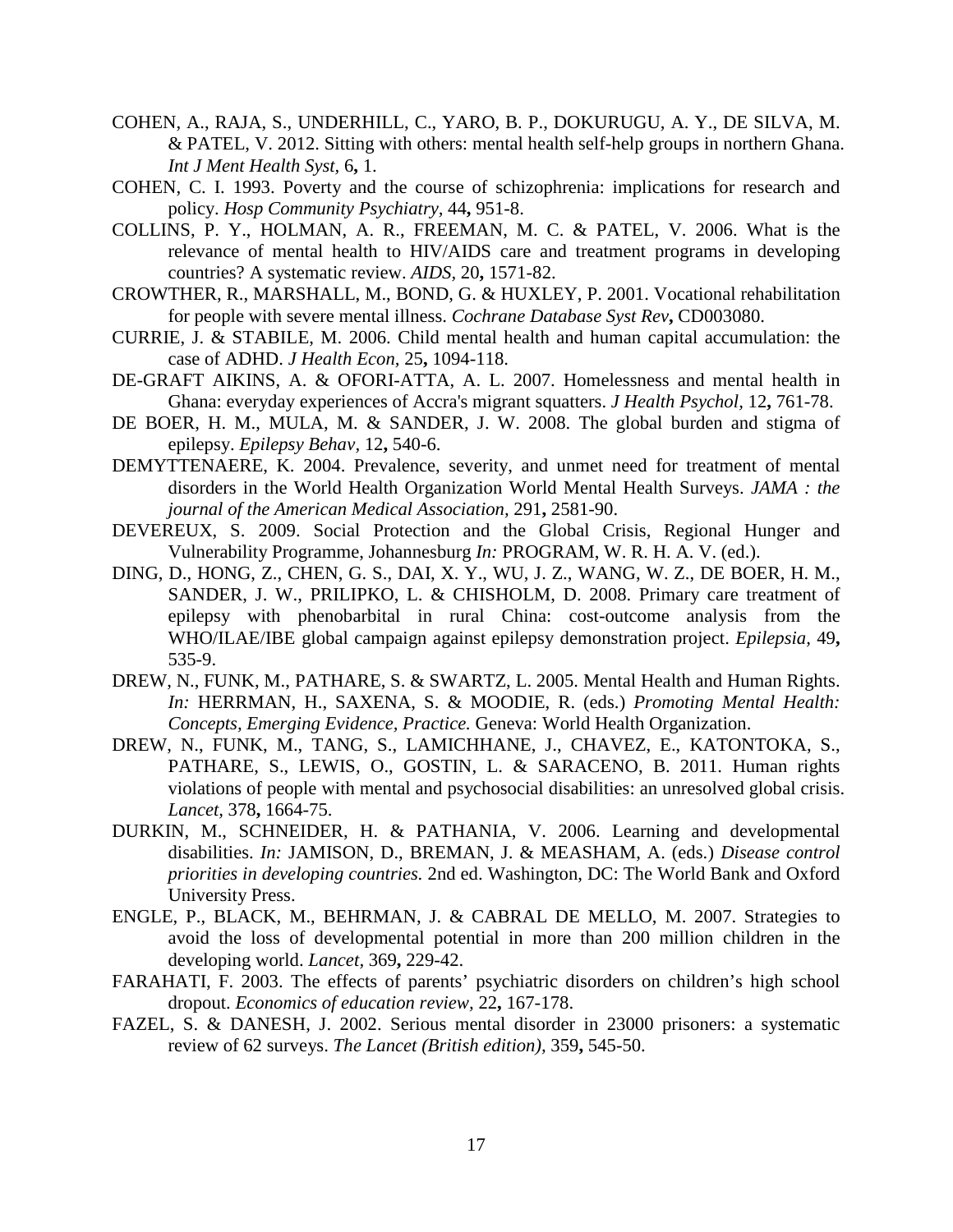- FITCH, C., HAMILTON, S., BASSET, P. & DAVEY, R. 2011. The relationship between personal debt and mental health: a systematic review. *Mental Health Review Journal*, 16, 153-186.
- <span id="page-18-0"></span>FLEITLICH, B. & GOODMAN, R. 2001. Social factors associated with child mental health problems in Brazil: cross sectional survey. *BMJ,* 323**,** 599-600.
- <span id="page-18-7"></span>FOSTER, E. M. & JONES, D. E. 2005. The high costs of aggression: public expenditures resulting from conduct disorder. *Am J Public Health,* 95**,** 1767-72.
- <span id="page-18-2"></span>FREEMAN, M. & THOM, R. 2006. Serious mental illness and HIV/AIDS. *South African Journal of Psychiatry,* 12**,** 4-8.
- <span id="page-18-5"></span>FRYERS, T., BRUGHA, T., GROUNDS, A. & MELZER, D. 1998. Severe mental illness in prisoners: a persistent problem that needs a concerted and long term response. *BMJ,* 317**,** 1025-6.
- <span id="page-18-13"></span>FUNK, M., DREW, N., SARACENO, B., DE ALMEIDA, J., AGOSSOU, T., WANG, X. & TAYLOR, J. 2005a. A Framework for Mental Health Policy, Legislation and Service Development: Addressing Needs and Improving Services. *Harvard Health Policy Review,* 6**,** 57-69.
- <span id="page-18-10"></span>FUNK, M., MINOLETTI, A., DREW, N., TAYLOR, J. & SARACENO, B. 2006. Advocacy for mental health: roles for consumer and family organizations and governments. *Health Promot Int,* 21**,** 70-5.
- <span id="page-18-9"></span>FUNK, M., SARACENO, B. & DREW, N. 2005b. Global perspective on mental health policy and service development issues. *In:* KNAPP, M., MCDAID, D., MOSSIALOS, E. & THORNICROFT, G. (eds.) *Mental health policy and practice across Europe: the future direction of mental health care.* Maidenhead, UK: Open University Press.
- <span id="page-18-6"></span>GARDAZ, S. 2006. Mental health in prisons. *The Magazine of the International Red Cross and the Red Crescent Movement***,** 20-21.
- <span id="page-18-4"></span>GUREJE, O. & BAMIDELE, R. 1999. Thirteen-year social outcome among Nigerian outpatients with schizophrenia. *Soc Psychiatry Psychiatr Epidemiol,* 34**,** 147-151.
- HADDAD, L. 2002. UNESCO Early Childhood and Family Policy Series No.3. Paris: Early Childhood and Family Policy Section, United Nations Educational, Scientific and Cultural Organization.
- <span id="page-18-12"></span>HAMBER, B. 1997. The Burden of Care: An Analysis of the Burdens on the Families of Psychiatric Outpatients. Johannesburg: Centre for Health Policy, Department of Community Health, University of the Witwatersrand.
- <span id="page-18-8"></span>HARNOIS, G. & GABRIEL, P. 2000. Mental health and work: impact issues and good practices. World Health Organization and International Labour Organisation.
- <span id="page-18-1"></span>HARRIS, E. C. & BARRACLOUGH, B. 1998. Excess mortality of mental disorder. *Br J Psychiatry,* 173**,** 11-53.
- <span id="page-18-11"></span>HAVENAAR, J. M., GEERLINGS, M. I., VIVIAN, L., COLLINSON, M. & ROBERTSON, B. 2008. Common mental health problems in historically disadvantaged urban and rural communities in South Africa: prevalence and risk factors. *Soc Psychiatry Psychiatr Epidemiol,* 43**,** 209-15.
- <span id="page-18-3"></span>HENRY, J. M., BOYER, L., BELZEAUX, R. & BAUMSTARCK-BARRAU, K. 2010. Mental Disorders Among Homeless People Admitted to a French Psychiatric Emergency Service. *Psychiatric services (Washington, D.C.),* 61**,** 264-271.
- HOFMANN, S., HESLOP, M., CLACHERTY, G. & KESSY, F. 2008. Salt, Soap and shoes for school: Evaluation summary: The impact of pensions on the lives of older people and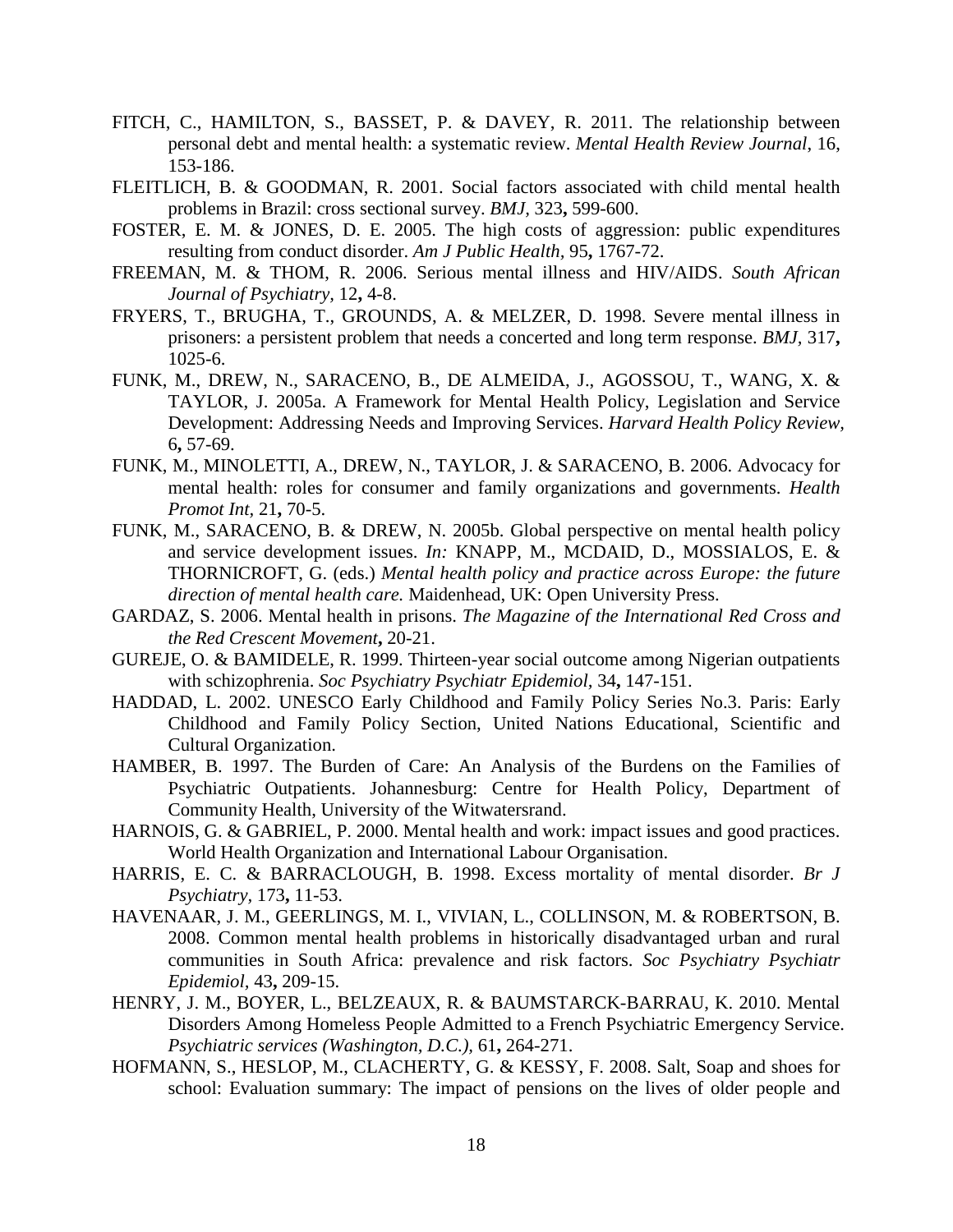grandchildren in the KwaWazee project in Tanzania's Kagera region. London, Randburg, South Africa, Dar es Salaam, Geneva: HelpAge International, Regional Psychosocial Support Initiative (REPSSI), Swiss Agency for Development and Cooperation (SDC) and World Vision International.

- <span id="page-19-0"></span>HOLZER, C. E., SHEA, B. M., SWANSON, J. W., LEAF, P. J. & ET AL. 1986. The increased risk for specific psychiatric disorders among persons of low socioeconomic status. *American Journal of Social Psychiatry,* 6**,** 259-271.
- <span id="page-19-11"></span>HUGHES, K., BELLIS, M. A., JONES, L., WOOD, S., BATES, G., ECKLEY, L., MCCOY, E., MIKTON, C., SHAKESPEARE, T. & OFFICER, A. 2012. Prevalence and risk of violence against adults with disabilities: a systematic review and meta-analysis of observational studies. *Lancet,* 379**,** 1621-9.
- <span id="page-19-14"></span>HUMAN RIGHTS WATCH 2012. "I Want to be a Citizen Just like Any Other" Barriers to Political Participation for People with Disabilities in Peru. Human Rights Watch.
- INTERNATIONAL LABOUR ORGANIZATION 2002. Discussion Paper: Disability and Poverty Reduction Strategies: How to ensure that access of persons with disabilities to decent and productive work is part of the PRSP process. Geneva: International Labour Organization.
- <span id="page-19-10"></span>KABIR, M., ILIYASU, Z., ABUBAKAR, I. & ALIYU, M. 2004. Perception and beliefs about mental illness among adults in Karfi village, northern Nigeria. *BMC Int Health Hum Rights,* 4**,** 3.
- <span id="page-19-12"></span>KAKUMA, R. 2010. Mental Health Stigma: What is being done to raise awareness and reduce stigma in South Africa? *Afr J Psychiatry (Johannesbg),* 13**,** 116-24.
- <span id="page-19-6"></span>KERFOOT, M., KOSHYL, V., ROGANOV, O., MIKHAILICHENKO, K., GORBOVA, I. & POTTAGE, D. 2007. The health and well-being of neglected, abused and exploited children: the Kyiv Street Children Project. *Child Abuse Negl,* 31**,** 27-37.
- <span id="page-19-3"></span>KESSLER, R. C., CHIU, W. T., DEMLER, O., MERIKANGAS, K. R. & WALTERS, E. E. 2005a. Prevalence, severity, and comorbidity of 12-month DSM-IV disorders in the National Comorbidity Survey Replication. *Arch Gen Psychiatry,* 62**,** 617-27.
- <span id="page-19-4"></span>KESSLER, R. C., DEMLER, O., FRANK, R. G., OLFSON, M., PINCUS, H. A., WALTERS, E. E., WANG, P., WELLS, K. B. & ZASLAVSKY, A. M. 2005b. Prevalence and treatment of mental disorders, 1990 to 2003. *N Engl J Med,* 352**,** 2515-23.
- <span id="page-19-1"></span>KHAN, M. M., MAHMUD, S., KARIM, M. S., ZAMAN, M. & PRINCE, M. 2008. Casecontrol study of suicide in Karachi, Pakistan. *Br J Psychiatry,* 193**,** 402-5.
- <span id="page-19-5"></span>KHURANA, S., SHARMA, N., JENA, S., SAHA, R. & INGLE, G. K. 2004. Mental health status of runaway adolescents. *Indian J Pediatr,* 71**,** 405-9.
- <span id="page-19-13"></span>KINGDOM OF THAILAND 2007. Constitution of the Kingdom of Thailand
- <span id="page-19-8"></span>KNAPP, M., KING, D., HEALEY, A. & THOMAS, C. 2011. Economic outcomes in adulthood and their associations with antisocial conduct, attention deficit and anxiety problems in childhood. *J Ment Health Policy Econ,* 14**,** 137-147.
- <span id="page-19-9"></span>LAUBER, C. & ROSSLER, W. 2007. Stigma towards people with mental illness in developing countries in Asia. *Int Rev Psychiatry,* 19**,** 157-78.
- <span id="page-19-2"></span>LAURSEN, T. M., MUNK-OLSEN, T. & VESTERGAARD, M. 2012. Life expectancy and cardiovascular mortality in persons with schizophrenia. *Curr Opin Psychiatry,* 25**,** 83-8.
- <span id="page-19-7"></span>LEACH, L. S. & BUTTERWORTH, P. 2012. The effect of early onset common mental disorders on educational attainment in Australia. *Psychiatry Res*.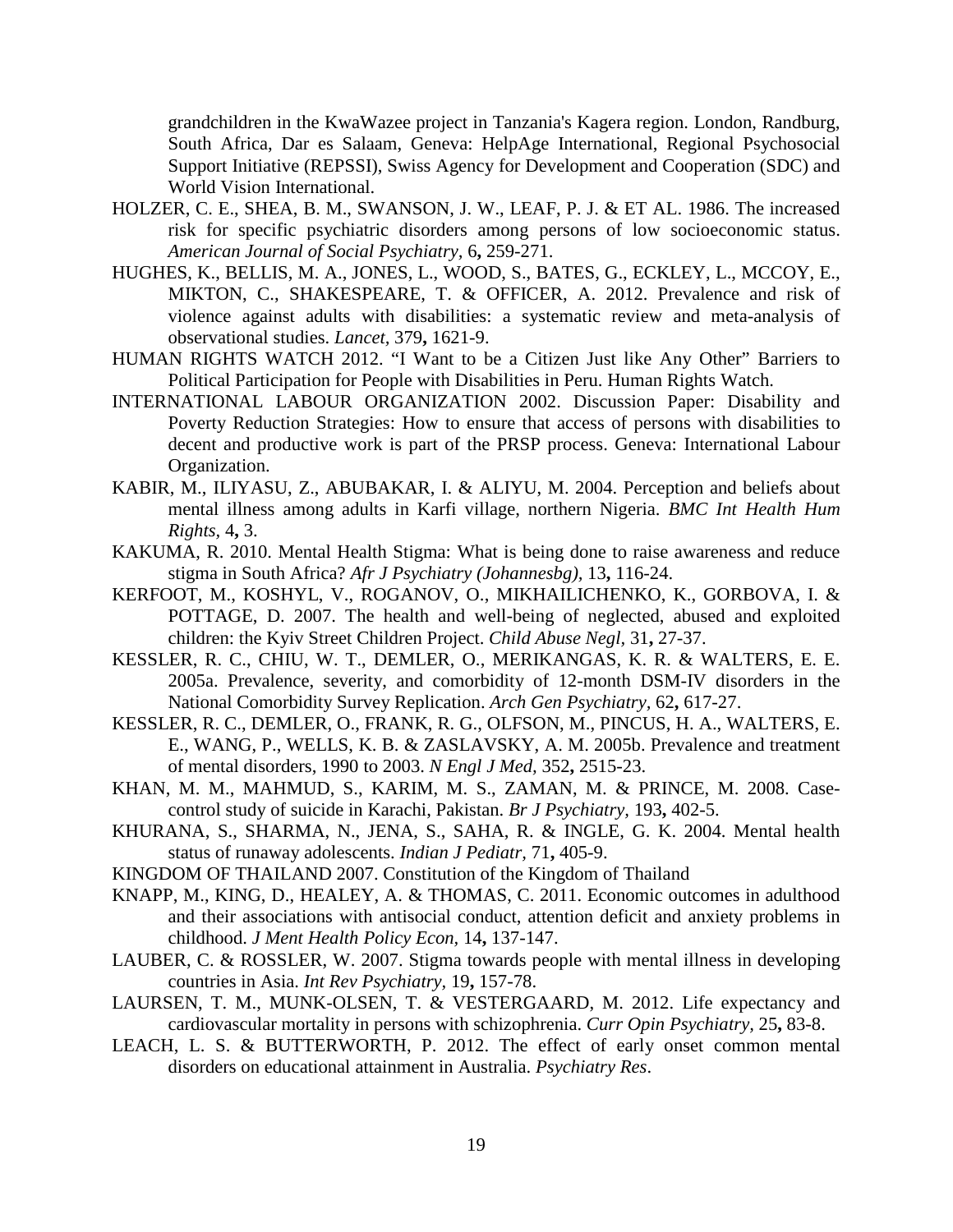- <span id="page-20-5"></span>LORA, A., KOHN, R., LEVAV, I., MCBAIN, R., MORRIS, J. & SAXENA, S. 2012. Service availability and utilization and treatment gap for schizophrenic disorders: a survey in 50 low- and middle-income countries. *Bulletin of the World Health Organization,* 90**,** 47.
- <span id="page-20-7"></span>LOVISI, G. M., MANN, A. H., COUTINHO, E. & MORGADO, A. F. 2003. Mental illness in an adult sample admitted to public hostels in the Rio de Janeiro metropolitan area, Brazil. *Soc Psychiatry Psychiatr Epidemiol,* 38**,** 493-8.
- <span id="page-20-0"></span>LUND, C., DE SILVA, M., PLAGERSON, S., COOPER, S., CHISHOLM, D., DAS, J., KNAPP, M. & PATEL, V. 2011. Poverty and mental disorders: breaking the cycle in low-income and middle-income countries. *Lancet,* 378**,** 1502-14.
- <span id="page-20-13"></span>MAGLIANO, L., MCDAID, D., KIRKWOOD, S. & BERZINS, K. 2007. Carers and families of people with mental health problems. *In:* KNAPP, M., MCDAID, D., MOSSIALOS, E. & THORNICROFT, G. (eds.) *Mental health policy and practice across Europe. The future direction of mental health care.* Open University Press.
- MANN, J. J., APTER, A., BERTOLOTE, J., BEAUTRAIS, A., CURRIER, D., HAAS, A., HEGERL, U., LONNQVIST, J., MALONE, K., MARUSIC, A., MEHLUM, L., PATTON, G., PHILLIPS, M., RUTZ, W., RIHMER, Z., SCHMIDTKE, A., SHAFFER, D., SILVERMAN, M., TAKAHASHI, Y., VARNIK, A., WASSERMAN, D., YIP, P. & HENDIN, H. 2005. Suicide prevention strategies: a systematic review. *JAMA,* 294**,** 2064- 74.
- MAULIK, P. K. & DARMSTADT, G. L. 2007. Childhood disability in low- and middle-income countries: overview of screening, prevention, services, legislation, and epidemiology. *Pediatrics,* 120 Suppl 1**,** S1-55.
- <span id="page-20-10"></span>MCDAID, D. 2008. Countering the stigmatisation and discrimination of people with mental health problems in Europe. Luxembourg: European Commission.
- <span id="page-20-9"></span>MCDAID, D., KNAPP, M. & CURRAN, C. 2005. Policy Brief: Mental Health III: Funding mental health in Europe. Copenhagen: World Health Organization and European Observatory on Health Systems and Policies.
- <span id="page-20-1"></span>MCGRATH, J., SAHA, S., CHANT, D. & WELHAM, J. 2008. Schizophrenia: a concise overview of incidence, prevalence, and mortality. *Epidemiol Rev,* 30**,** 67-76.
- <span id="page-20-4"></span>MEADE, C. S. 2006. Sexual risk behavior among persons dually diagnosed with severe mental illness and substance use disorder. *Journal of substance abuse treatment,* 30**,** 147-57.
- <span id="page-20-2"></span>MEEL, B. L. 2005. Human immunodeficiency virus (HIV) and suicide in a region of Eastern Province ("Transkei"), South Africa. *Archives of suicide research,* 9**,** 69-75.
- <span id="page-20-11"></span>MENTAL DISABILITY ADVOCACY CENTER 2007a. Guardianship and Human Rights in Bulgaria: Analysis of Law, Policy and Practice.
- <span id="page-20-12"></span>MENTAL DISABILITY ADVOCACY CENTER 2007b. Guardianship and Human Rights in Russia: Analysis of Law, Policy and Practice. Mental Disability Advocacy Center.
- <span id="page-20-8"></span>MENTAL DISABILITY RIGHTS INTERNATIONAL AND ASOCIACIÓN PRO DERECHOS HUMANOS 2004. Human Rights & Mental Health in Peru. Washington, D.C. and Lima: Mental Disability Rights International and Asociación pro Derechos Humanos.
- <span id="page-20-6"></span>MENTAL DISABILITY RIGHTS INTERNATIONAL AND CENTER FOR LEGAL AND SOCIAL STUDIES 2007. Ruined Lives: Segregation from Society in Argentina's Psychiatric Asylums. Washington, DC and Buenos Aires.
- <span id="page-20-3"></span>MILLER, B. J., PASCHALL, C. B., 3RD & SVENDSEN, D. P. 2006. Mortality and medical comorbidity among patients with serious mental illness. *Psychiatr Serv,* 57**,** 1482-7.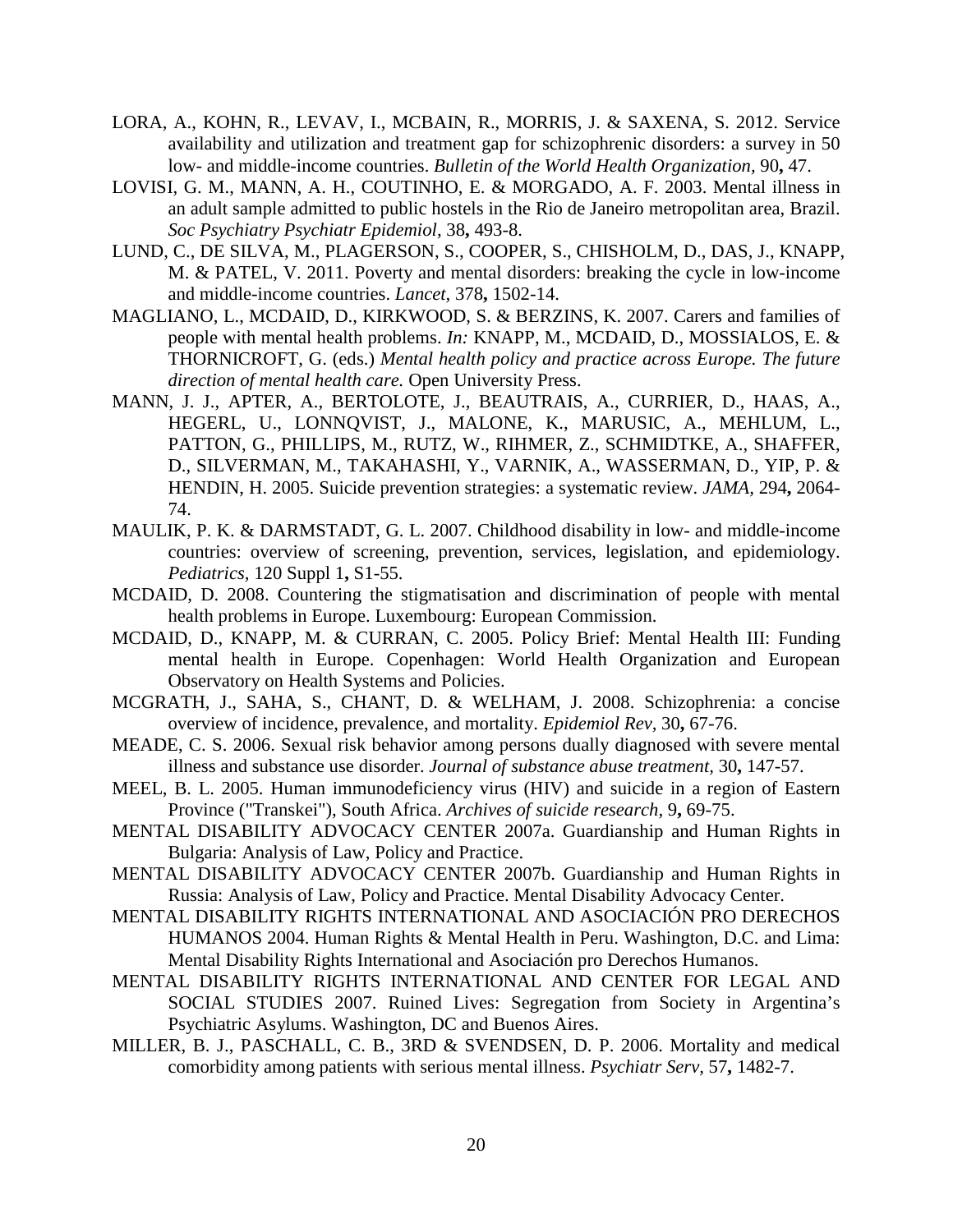- <span id="page-21-12"></span>MITCHELL, D. & HARRISON, M. 2001. Studying employment initiatives for people with mental health problems in developing countries: a research agenda. *Primary Health Care Research & Development,* 2**,** 107-116.
- MURTHY, R. 1998. Application of interventions in developing countries. *In:* USTÜN TB, J. R. (ed.) *Preventing mental illness: Mental health promotion in primary care.* Chichester, UK: John Wiley & Sons.
- <span id="page-21-9"></span>MYER, L., STEIN, D. J., JACKSON, P. B., HERMAN, A. A., SEEDAT, S. & WILLIAMS, D. R. 2009. Impact of common mental disorders during childhood and adolescence on secondary school completion. *S Afr Med J,* 99**,** 354-6.
- <span id="page-21-4"></span>NAIDOO, S. & MKIZE, D. L. 2012. Prevalence of mental disorders in a prison population in Durban, South Africa. *Afr J Psychiatry (Johannesbg),* 15**,** 30-5.
- <span id="page-21-1"></span>OECD 2012. *Sick on the Job? Myths and Realities about Mental Health and Work*, OECD Publishing.
- <span id="page-21-2"></span>OLLEY, B. O. 2006. Psychological distress in the first year after diagnosis of HIV infection among women in South Africa. *African Journal of AIDS Research,* 5**,** 207-215.
- <span id="page-21-6"></span>OPEN SOCIETY INSTITUTE 2005a. Rights of People with Intellectual Disabilities Access to Education and Employment in Romania. Budapest and New York.
- <span id="page-21-5"></span>OPEN SOCIETY INSTITUTE 2005b. Rights of People with Intellectual Disabilities Access to Education and Employment. Latvia Monitoring Report. . Budapest and New York: Open Society Institute.
- <span id="page-21-7"></span>OPEN SOCIETY INSTITUTE 2005c. Rights of People with Intellectual Disabilities Access to Education and Employment. Lithuania Monitoring Report. Budapest and New York.
- ORLEY, J. 1998. Application of promotion principles. *In:* USTÜN TB, J. R. (ed.) *Preventing mental illness: Mental health promotion in primary care.* Chichester, UK: John Wiley & Sons.
- <span id="page-21-3"></span>ORMEL, J., PETUKHOVA, M., CHATTERJI, S., AGUILAR-GAXIOLA, S., ALONSO, J., ANGERMEYER, M. C., BROMET, E. J., BURGER, H., DEMYTTENAERE, K., DE GIROLAMO, G., HARO, J. M., HWANG, I., KARAM, E., KAWAKAMI, N., LEPINE, J. P., MEDINA-MORA, M. E., POSADA-VILLA, J., SAMPSON, N., SCOTT, K., USTUN, T. B., VON KORFF, M., WILLIAMS, D. R., ZHANG, M. & KESSLER, R. C. 2008. Disability and treatment of specific mental and physical disorders across the world. *Br J Psychiatry,* 192**,** 368-75.
- <span id="page-21-13"></span>PATEL, V., ARAYA, R., CHATTERJEE, S., CHISHOLM, D., COHEN, A., DE SILVA, M., HOSMAN, C., MCGUIRE, H., ROJAS, G. & VAN OMMEREN, M. 2007. Treatment and prevention of mental disorders in low-income and middle-income countries. *Lancet,* 370**,** 991-1005.
- <span id="page-21-0"></span>PATEL, V., ARAYA, R., DE LIMA, M., LUDERMIR, A. & TODD, C. 1999. Women, poverty and common mental disorders in four restructuring societies. *Soc Sci Med,* 49**,** 1461-71.
- <span id="page-21-8"></span>PATEL, V., FLISHER, A. J., NIKAPOTA, A. & MALHOTRA, S. 2008. Promoting child and adolescent mental health in low and middle income countries. *J Child Psychol Psychiatry,* 49**,** 313-34.
- <span id="page-21-11"></span>PATEL, V., KIRKWOOD, B. R., PEDNEKAR, S., WEISS, H. & MABEY, D. 2006. Risk factors for common mental disorders in women. Population-based longitudinal study. *Br J Psychiatry,* 189**,** 547-55.
- <span id="page-21-10"></span>PATEL, V. & KLEINMAN, A. 2003. Poverty and common mental disorders in developing countries. *Bull World Health Organ,* 81**,** 609-15.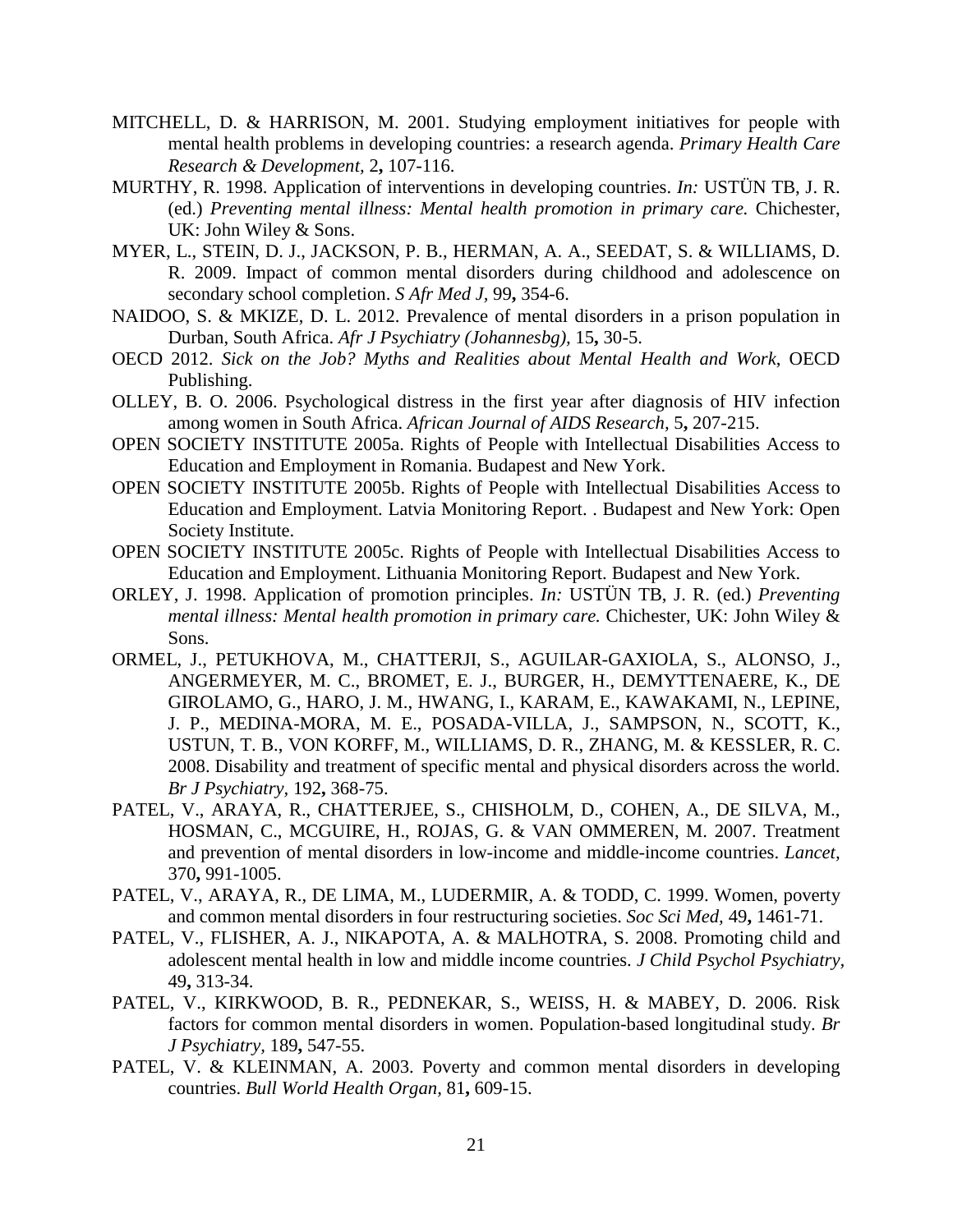- <span id="page-22-7"></span>PENAL REFORM INTERNATIONAL Health in African prisons (workshop). Uganda Prisons Service, Kampla, Uganda
- <span id="page-22-3"></span>PETRUSHKIN, H., BOARDMAN, J. & OVUGA, E. 2005. Psychiatric disorders in HIVpositive individuals in urban Uganda. *Psychiatric Bulletin,* 29**,** 455-458.
- <span id="page-22-1"></span>PRINCE, M., PATEL, V., SAXENA, S., MAJ, M., MASELKO, J., PHILLIPS, M. R. & RAHMAN, A. 2007. No health without mental health. *The Lancet,* 370**,** 859-877.
- <span id="page-22-11"></span>QURESHI, N. A., AL-AMRI, A. H., ABDELGADIR, M. H. & EL-HARAKA, E. A. 1998. Traditional Cautery among Psychiatric Patients in Saudi Arabia. *Transcultural Psychiatry,* 35**,** 75-83.
- <span id="page-22-15"></span>RAJA, S., JANARDHANA, D. N., KIPPEN, S. & MANNARATH, S. 2008. Evaluating Economic Outcomes of the Mental Health and Development Model in North India. Basic Needs.
- <span id="page-22-6"></span>RAN, M. S., CHAN, C. L. W., CHEN, E. Y. H. & XIANG, M. Z. 2006. Homelessness among patients with schizophrenia in rural China: a 10-year cohort study. *Acta Psychiatrica Scandinavica,* 114**,** 118-23.
- <span id="page-22-8"></span>RICHLER, D. 2004. Quality education for persons with disabilities. Geneva: United Nations Educational, Scientific and Cultural Organization.
- <span id="page-22-0"></span>ROBINS, L. 1991. *An Overview of Psychiatric Disorders in America: The Epidemiologic Catchment Area Study,* New York, NY, Free Press.
- <span id="page-22-14"></span>ROOM, R., JERNIGAN, D., CARLINI MARLATT, B., GUREJE, O., MÄKELÄ, K., MARSHALL, M., MEDINA-MORA, M., MONTEIRO, M., PARRY, C., PARTANEN, J., RILEY, L. & SAXENA, S. 2002. Alcohol in developing societies: a public health approach. Helinski: Finnish Foundation for Alcohol Studies, World Health Organization.
- <span id="page-22-4"></span>ROSENTHAL, E. S., ÉVA 2002. Not on the Agenda: Human Rights of People with Mental Disabilities in Kosovo. Washington, D.C.: Mental Disability Rights International.
- <span id="page-22-2"></span>ROSHANAEI-MOGHADDAM, B. & KATON, W. 2009. Premature mortality from general medical illnesses among persons with bipolar disorder: a review. *Psychiatr Serv,* 60**,** 147- 56.
- <span id="page-22-13"></span>SAXENA, S., THORNICROFT, G., KNAPP, M. & WHITEFORD, H. 2007. Resources for mental health: scarcity, inequity, and inefficiency. *Lancet,* 370**,** 878-89.
- SAYERS, J. 2001. The world health report 2001 Mental health: new understanding, new hope. *Bulletin of the World Health Organization,* 79**,** 1085-1085.
- <span id="page-22-12"></span>SHARMA, D. 1999. Mental health patients face primitive conditions. *The Lancet,* 354**,** 495.
- SOBOCKI, P., JONSSON, B., ANGST, J. & REHNBERG, C. 2006. Cost of depression in Europe. *J Ment Health Policy Econ,* 9**,** 87-98.
- SRINIVASA MURTHY, R., KISHORE KUMAR, K. V., CHISHOLM, D., THOMAS, T., SEKAR, K. & CHANDRASHEKARI, C. R. 2005. Community outreach for untreated schizophrenia in rural India: a follow-up study of symptoms, disability, family burden and costs. *Psychol Med,* 35**,** 341-51.
- <span id="page-22-10"></span>SSEBUNNYA, J., KIGOZI, F., LUND, C., KIZZA, D. & OKELLO, E. 2009. Stakeholder perceptions of mental health stigma and poverty in Uganda. *BMC Int Health Hum Rights,* 9**,** 5.
- <span id="page-22-9"></span>STUART, H. 2006. Mental illness and employment discrimination. *Curr Opin Psychiatry,* 19**,** 522-6.
- <span id="page-22-5"></span>TECHAKASEM, P. & KOLKIJKOVIN, V. 2006. Runaway youths and correlating factors, study in Thailand. *J Med Assoc Thai,* 89**,** 212-6.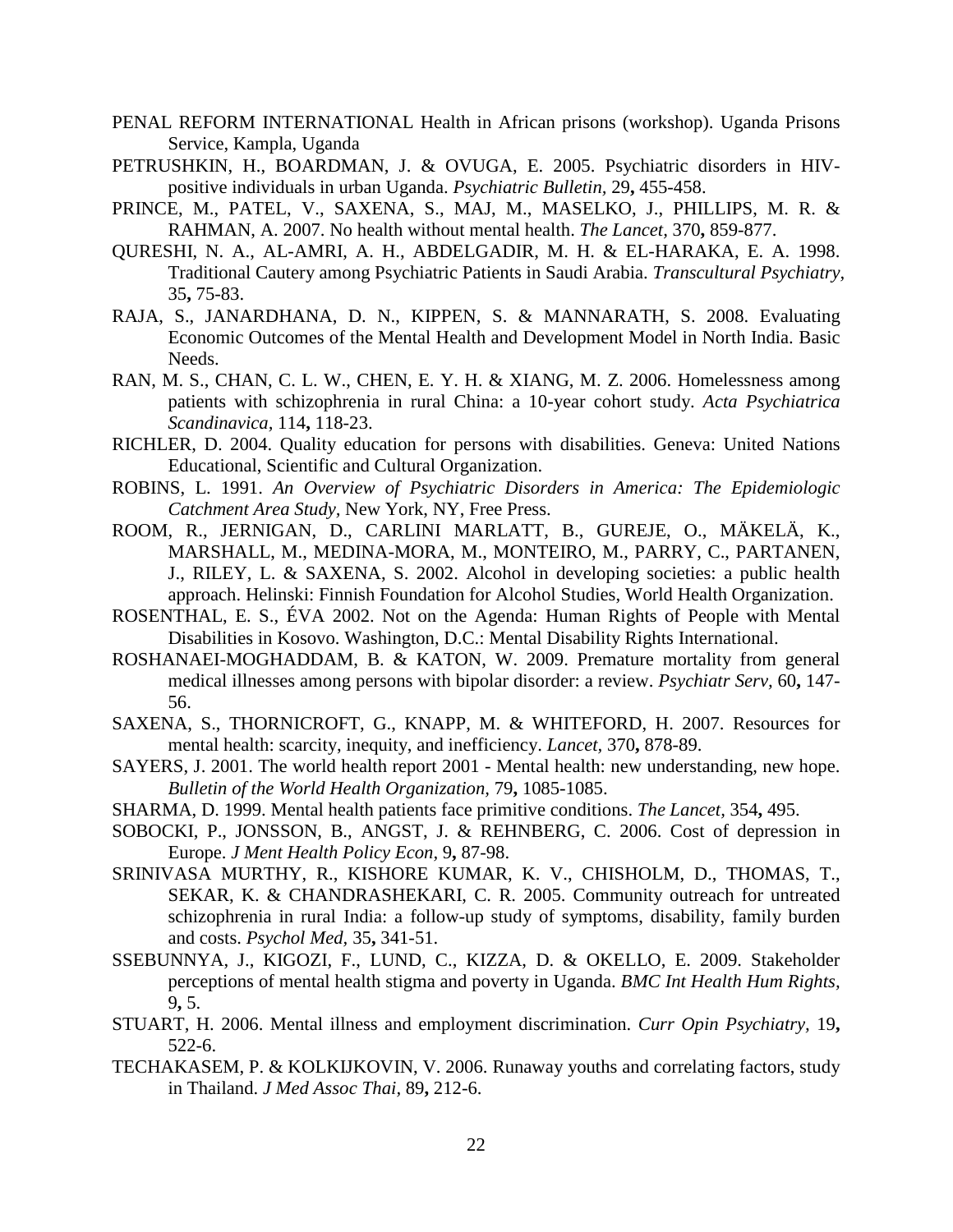<span id="page-23-10"></span>THORNICROFT, G. 2006. *Shunned: Discrimination against People with Mental Illness*, Oxford University Press.

- <span id="page-23-7"></span>THORNICROFT, G., BROHAN, E., ROSE, D., SARTORIUS, N. & LEESE, M. 2009. Global pattern of experienced and anticipated discrimination against people with schizophrenia: a cross-sectional survey. *Lancet,* 373**,** 408-15.
- <span id="page-23-2"></span>TIIHONEN, J., LONNQVIST, J., WAHLBECK, K., KLAUKKA, T., NISKANEN, L., TANSKANEN, A. & HAUKKA, J. 2009. 11-year follow-up of mortality in patients with schizophrenia: a population-based cohort study (FIN11 study). *Lancet,* 374**,** 620-7.
- <span id="page-23-15"></span>UN COMMITTEE ON ECONOMIC SOCIAL AND CULTURAL RIGHTS (CESCR) 1994. General Comment No. 5: Persons with Disabilities. Geneva: UN Committee on Economic, Social and Cultural Rights (CESCR).
- <span id="page-23-6"></span>UNITED NATIONS 2007. The millennium development goals report 2007. New York.
- UNITED NATIONS GENERAL ASSEMBLY 2006. International Convention on the Rights of Persons with Disabilities.
- <span id="page-23-5"></span>UNITED NATIONS OFFICE ON DRUGS AND CRIME 2009. Projects in justice and prison reform - Sudan: UNODC's Programme in Southern Sudan.
- <span id="page-23-8"></span>VAN DE PUT, W. 2002. Addressing mental health in Afghanistan. *Lancet,* 360 Suppl**,** s41-2.
- <span id="page-23-0"></span>VAN DER HOEK, W. & KONRADSEN, F. 2005. Risk factors for acute pesticide poisoning in Sri Lanka. *Trop Med Int Health,* 10**,** 589-96.
- VIJAYAKUMAR, L., JOHN, S., PIRKIS, J. & WHITEFORD, H. 2005a. Suicide in developing countries (2): risk factors. *Crisis,* 26**,** 112-9.
- <span id="page-23-13"></span>VIJAYAKUMAR, L., NAGARAJ, K., PIRKIS, J. & WHITEFORD, H. 2005b. Suicide in developing countries (1): frequency, distribution, and association with socioeconomic indicators. *Crisis,* 26**,** 104-11.
- <span id="page-23-14"></span>VIJAYAKUMAR, L., PIRKIS, J. & WHITEFORD, H. 2005c. Suicide in developing countries (3): prevention efforts. *Crisis,* 26**,** 120-4.
- WALKER, S. P., WACHS, T. D., GARDNER, J. M., LOZOFF, B., WASSERMAN, G. A., POLLITT, E. & CARTER, J. A. 2007. Child development: risk factors for adverse outcomes in developing countries. *Lancet,* 369**,** 145-57.
- WANG, W. Z., WU, J. Z., MA, G. Y., DAI, X. Y., YANG, B., WANG, T. P., YUAN, C. L., HONG, Z., BELL, G. S., PRILIPKO, L., DE BOER, H. M. & SANDER, J. W. 2006. Efficacy assessment of phenobarbital in epilepsy: a large community-based intervention trial in rural China. *Lancet Neurol,* 5**,** 46-52.
- WARNER, R. & POLAK, P. 1995. The economic advancement of the mentally ill in the community: 1. Economic opportunities. *Community Ment Health J,* 31**,** 381-96; discussion 397-401.
- <span id="page-23-3"></span>WITTCHEN, H. U. & JACOBI, F. 2005. Size and burden of mental disorders in Europe--a critical review and appraisal of 27 studies. *Eur Neuropsychopharmacol,* 15**,** 357-76.
- <span id="page-23-11"></span>WORLD HEALTH ORGANIZATION 2004. *Global status report : alcohol policy*.
- <span id="page-23-4"></span>WORLD HEALTH ORGANIZATION 2005a. Mental Health Atlas: 2005. MyiLibrary Ltd.
- <span id="page-23-12"></span>WORLD HEALTH ORGANIZATION 2005b. WHO multi-country study on Women's health and Domestic violence against Women. Geneva.
- <span id="page-23-9"></span>WORLD HEALTH ORGANIZATION 2005c. WHO Resource Book on Mental Health, Human Rights and Legislation. Stop Exclusion, Dare to Care. Geneva.
- <span id="page-23-1"></span>WORLD HEALTH ORGANIZATION 2008a. *The global burden of disease : 2004 update,*  Geneva, Switzerland.